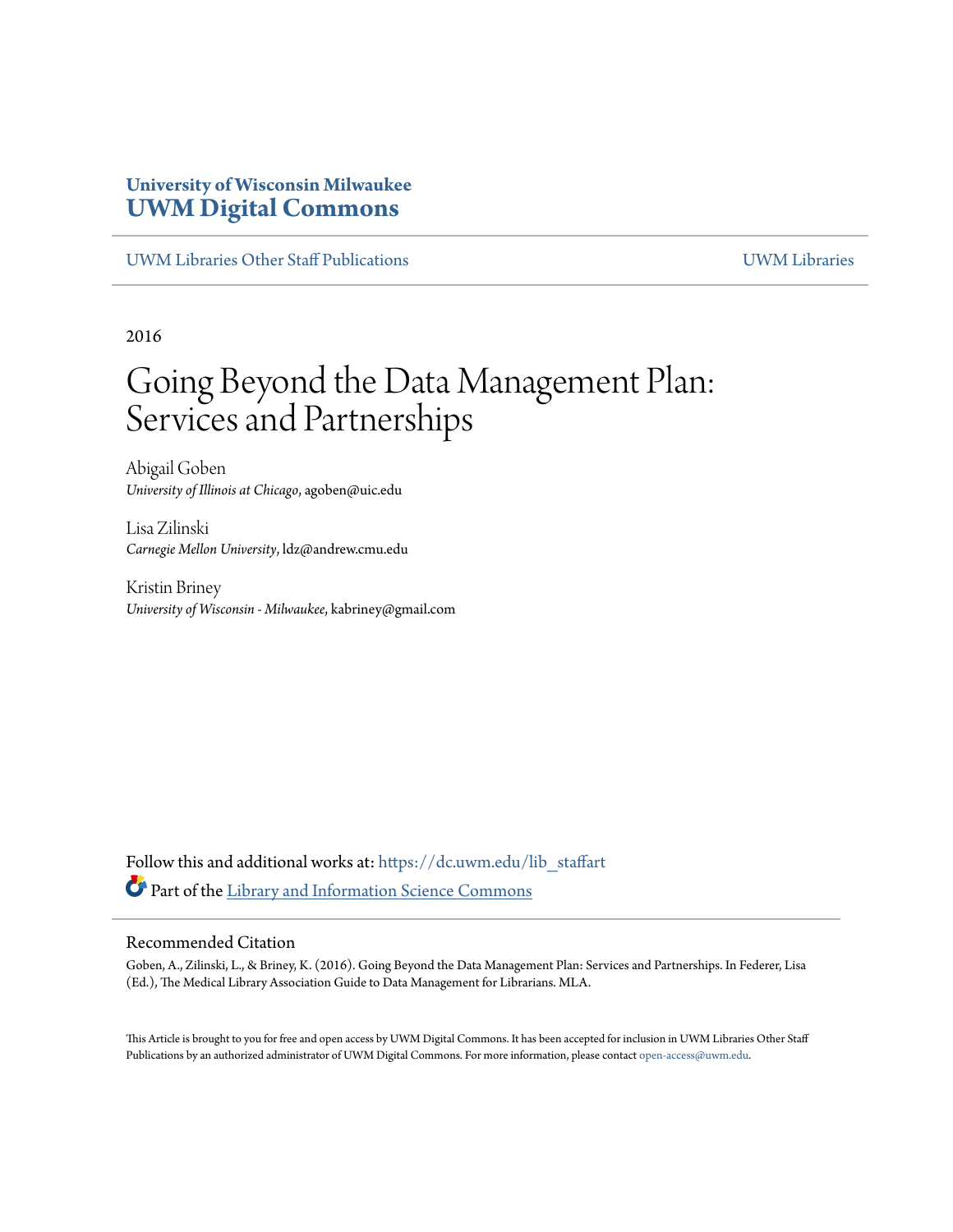# **The Medical Library Association Guide to Data Management for Librarians Chapter 10: Going Beyond the Data Management Plan: Services and Partnerships** *Abigail Goben, Library of the Health Sciences, University of Illinois at Chicago Lisa Zilinski, Carnegie Mellon University Kristin Briney, University of Wisconsin-Milwaukee*

As reviewed in the previous chapter, data management plans (DMPs) have provided an excellent gateway for librarians seeking ways to collaborate with researchers. However, the DMPs frequently capture only initial plans for data at the end of a grant application, often written just hours before the submission deadline. Researchers may also have data captured from a previous pilot project, a project already underway, or a project that is already completed. Further, once the grant is received or a plan has been completed, the researcher may realize she needs something entirely different halfway through the process; may run into intellectual property, patent, or privacy issues; or may encounter an unexpected publisher or university mandate regarding data.

These myriad experiences provide a variety of points for librarian-researcher collaboration that require the librarian to consider a broader array of research data management activities in order to best meet the needs across the data lifecycle. Considering a panoply of services also allows librarians to anticipate questions that may be referred to them. Before launching any data management services, it is important for librarians to understand the purpose of each service in order to select the services they are prepared to offer, identify library staff and funding needed to support these efforts, and have advance communication with relevant campus partners. To assist with this, we have outlined services and grouped those that require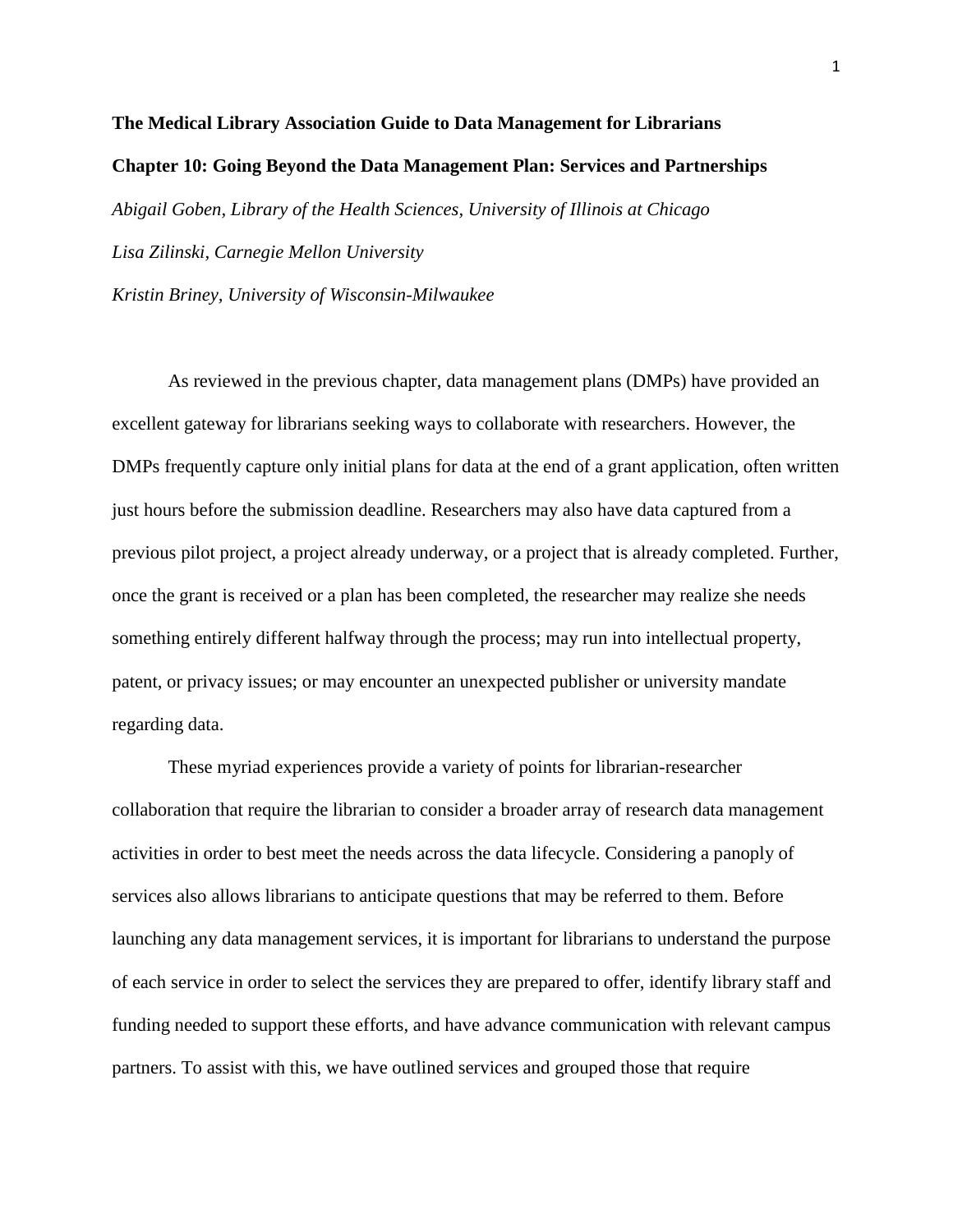progressive levels of time and effort, as well as identified the primary campus partners with whom the library will wish to communicate when launching these services. By identifying appropriate service levels, librarians can expand their collaborations in stages without feeling overwhelmed or unable to appropriately direct researchers. When investigating research data services for your library, it is best to start small, investigate research data needs locally, and develop strategies to build services over time.

#### **Background**

 $\overline{\phantom{a}}$ 

Library literature on research data management activities recommends librarians to consider opportunities beyond the data management plan, although researchers are quick to qualify that one size won't fit all libraries. Tenopir surveyed college and research librarians in 2012 and asked them to identify services that they were currently offering or were planning to offer.<sup>1</sup> At that time, only helping users find datasets and creating guides to finding data had greater than 50% current or planned uptake in the following two years. In that same year, Raboin described three universities with different approaches to research data management.<sup>2</sup> All identified the need for a broader variety of activities, but each identified unique opportunities at their institutions. Speaking from experience at his institution, Westra outlines embedded approaches to offering data management guidance, support, and collaboration.<sup>3</sup> He discusses the notion that subject specialist liaisons need to incorporate data management responsibilities into their roles, while data librarians need to improve their skills in areas of science research, research

<sup>&</sup>lt;sup>1</sup> Tenopir, et al., "Academic Libraries and Research Data Services."

<sup>2</sup> Raboin, et al., "Forging New Service Paths: Institutional Approaches to Providing Research Data Management Services."

<sup>&</sup>lt;sup>3</sup> Westra, "Developing Data Management Services for Researchers at the University of Oregon."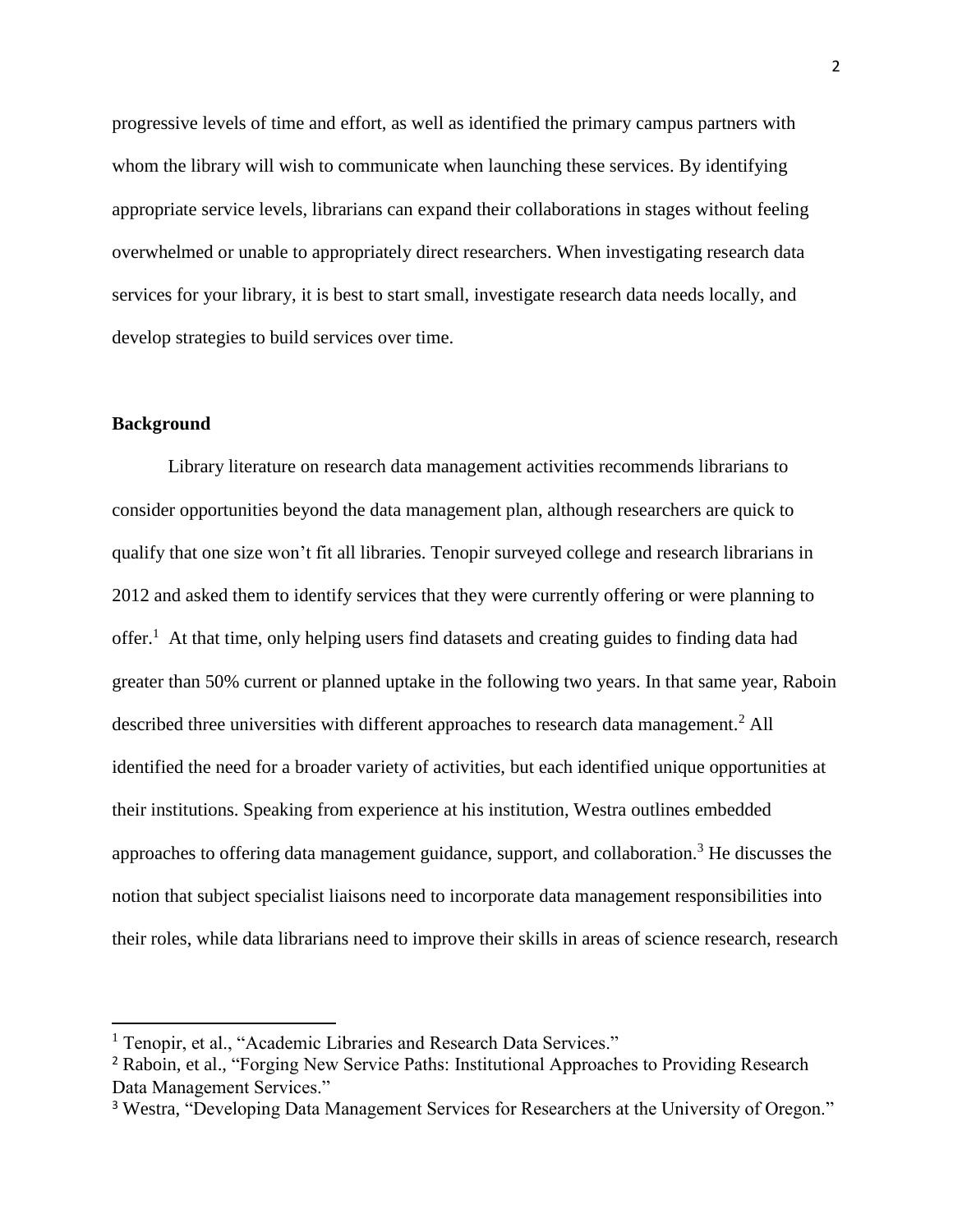and data analysis tools, metadata, and curation and preservation workflows to support the subject specialists. More recently, Henderson and Knott<sup>4</sup> describe the process of establishing data services that starts with collaborating on and reviewing DMPs and then branching out. This paper is particularly useful as it shows what can be done by an institution that is only able to employ one person to focus on data services.

Researchers examined more emerging roles with science librarians and noted that the publications on research data management have focused on individual, institution-based case studies.<sup>5</sup> Antell identify the relatively new nature of research data management work as the reasoning behind seeing this lower level of evidence.<sup>6</sup> However, it is important that librarians continue to move their research beyond case studies to more authoritative research levels.

With the National Science Foundation (NSF) DMP mandate now in its fifth year and responses to the Office of Science and Technology Policy mandates having been released throughout 2015, librarians are better positioned to understand the emerging funder requirements surrounding data and target services at their institutions.<sup>7</sup> This expertise will allow for more

l

<sup>4</sup> Henderson, and Knott, "Starting a Research Data Management Program Based in a University Library."

<sup>5</sup> Westra, "Developing Data Management Services for Researchers at the University of Oregon."; Henderson, and Knott, "Starting a Research Data Management Program Based in a University Library."; Antell et al., "Dealing with Data: Science Librarians' Participation in Data Management at Association of Research Libraries Institutions."

<sup>6</sup> Antell et al., "Dealing with Data: Science Librarians' Participation in Data Management at Association of Research Libraries Institutions."

<sup>7</sup> National Science Foundation, "Dissemination and Sharing of Research Results."; Burwell et al., "Memorandum for the Heads of Executive Departments and Agencies."; Holdren "Memorandum for the Heads of Executive Departments and Agencies: Increasing Access to the Results of Federally Funded Scientific Research."; Whitmire et al.,"A Table Summarizing the Federal Public Access Policies Resulting from the US Office of Science and Technology Policy Memorandum of February 2013."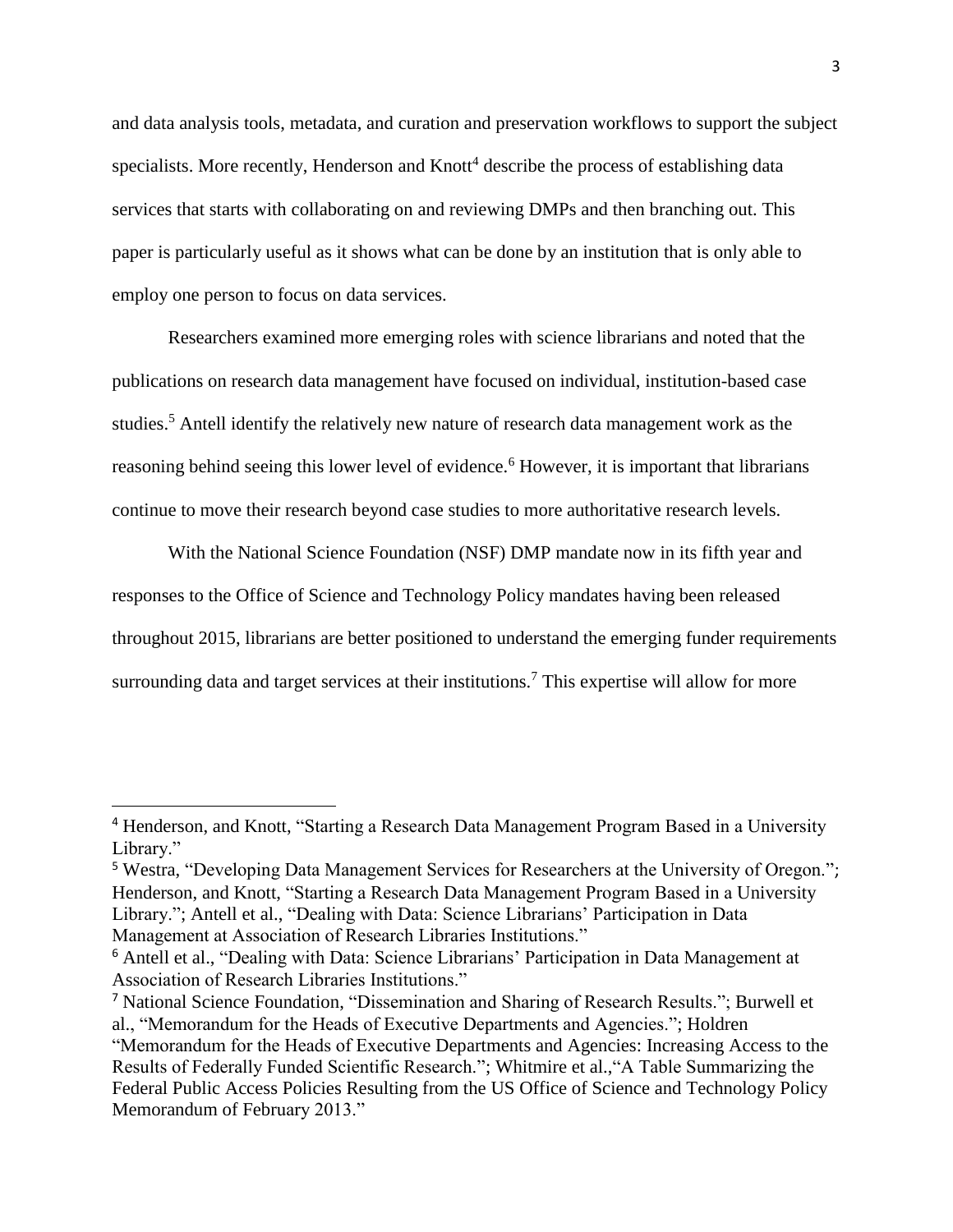targeted services as well as improved assessment and research in order to determine the effectiveness and sustainability of library research data management services.

### **Internal Preparation**

Before embarking on the development of research data services in the library, it is important for libraries to assess their capabilities and outline their planned services, as well as how they will be staffed and evaluated. Adding data management into the library's strategic plan and creating a specific strategic plan for the identified data services provides a framework for structuring these services. Education of internal staff, including librarians and front-line support, is integral to successful and sustainable research data services.

# *Strategic Planning*

 $\overline{\phantom{a}}$ 

Beyond individual services, librarians can collaborate in mapping out an institutional vision for the development of data services based on local researcher needs. These efforts will allow the librarian to work with administration to identify partnerships, be aware of particular challenges with unique areas of research, and create action plans towards meeting community needs. An excellent example comes from Oregon State University Libraries & Press. This Strategic Agenda for Research Data Services outlines different phases of goals and activities, and lists partners and timelines.<sup>8</sup> Any library wishing to strategically build its data offerings over time is likely to benefit from at least an informal strategic plan.

<sup>8</sup> Sutton et al., "Oregon State University Libraries and Press Strategic Agenda for Research Data Services."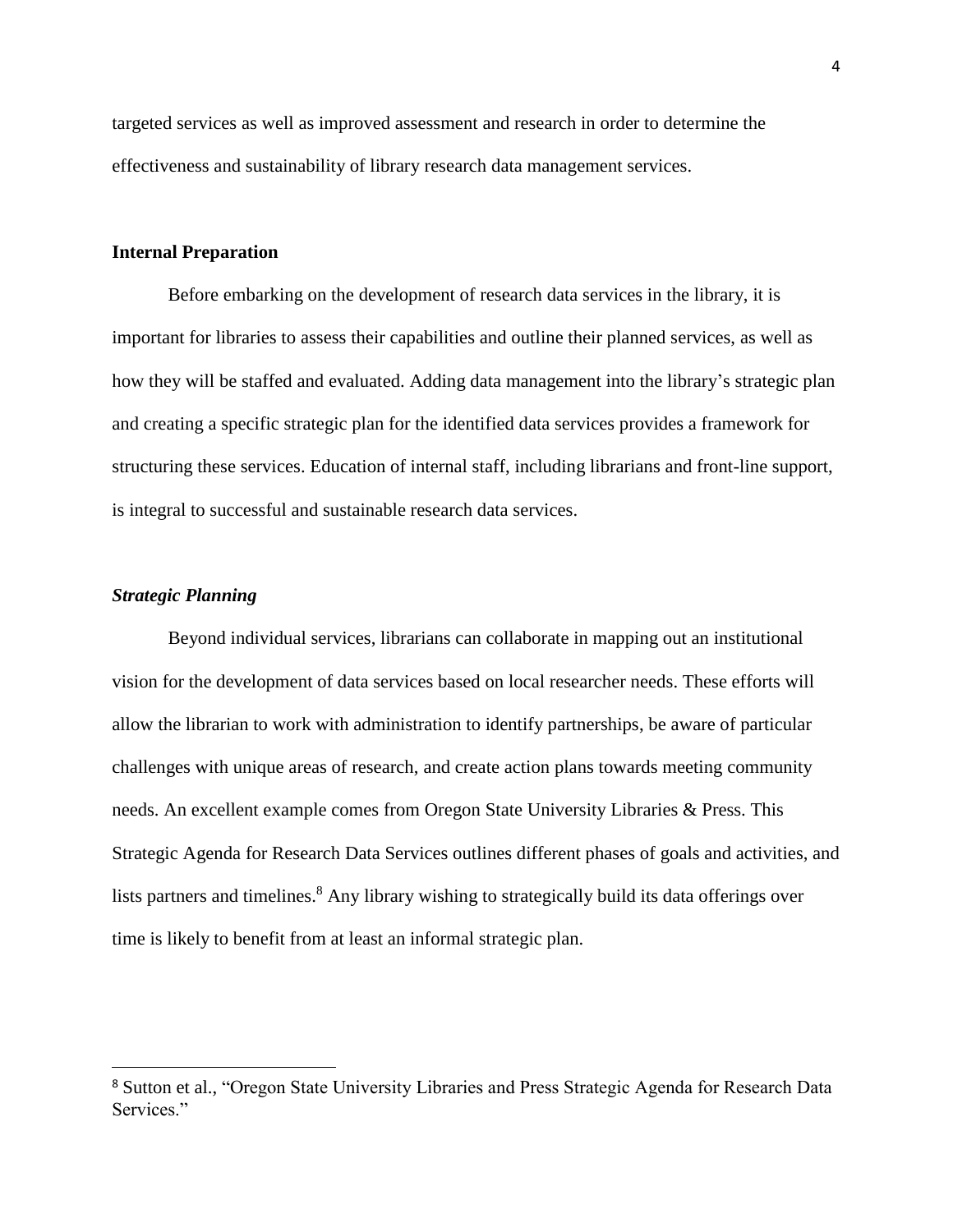#### *Data Management Education (Internal)*

In order to promote data services and fully support researchers, it is essential that liaison librarians and those working with researchers become familiar with research data management vocabulary. Preliminary education may provide data lifecycle overview, guidance in locating datasets for reuse, a review of current funding mandates, and explanations of resources being supported by the library and their uses. Further education may include performing initial data management interviews, providing external data management education, and collaborating with research teams. One example of librarian-focused data management education is the Data Scientist Training for Librarians program created and led by Christopher Erdmann in Boston.<sup>9</sup> Data librarians or an internal committee focusing on improving library data management awareness are best positioned to lead this internal training, although support and time must be offered by library management. Chapter 7 of this book provides further information on internal education and self-education opportunities.

#### **Library Data Management Services**

 $\overline{\phantom{a}}$ 

The concept of offering "data management services" may seem nebulous and too large a target for a solo librarian or a library committee for whom data management is only one of many responsibilities. The following services are defined with key examples from libraries currently offering these services and from the case study literature, with suggestions of who could provide the service and the target audience. These services should be considered in addition to the DMP assistance described in the previous chapter.

<sup>&</sup>lt;sup>9</sup> Guillette and Damon, "Data Scientist Training for Librarians: A Course and a Community."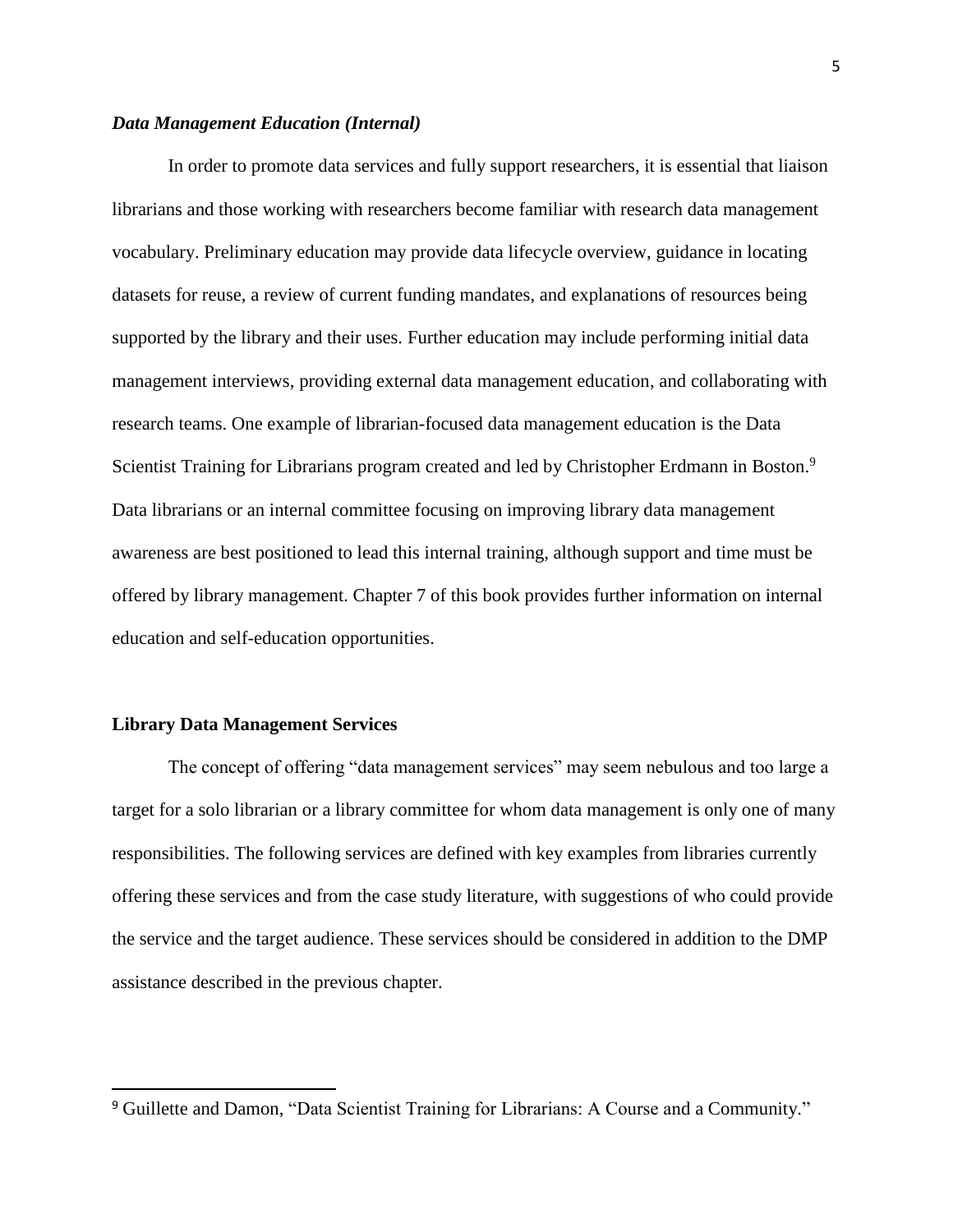As libraries are developing their research data management service portfolio, it would be unsustainable to attempt to provide all services immediately without bringing in multiple librarians and staff. Additionally, the cultures of different institutions will likely not allow for all of these library services to develop, nor relationships to grow. It will be up to the individuals involved at each library to determine what additional workload can be absorbed and which services will best meet the needs of their institution.

While reviewing these services, librarians should consider what resources may be allocated to research data management activities and how data management aligns with the library mission. New data services must also align with other library strategic goals and current services so as not to exist in a vacuum. A suggested level of staff support is included for many service descriptions; however, this may vary depending on the library and external campus partners who can lend their support, whether in terms of time, money, or personnel. Though the majority of services primarily need library staff time, several of them require greater financial commitment.<sup>10</sup>

#### *Finding Data*

 $\overline{\phantom{a}}$ 

Just as librarians are experts with assisting patrons in locating appropriate literature, so too can they become facile in locating datasets for use in coursework and research. Due to the increasing amount of data available, particularly from open government initiatives and funder sharing requirements, patrons will need increasing assistance in locating appropriate data and navigating reuse requirements. Columbia University Libraries' Digital and Social Science Center (DSCC) leads their "Services to Users" list with helping to identify datasets both within and

<sup>10</sup> Jones et al., *How to Develop RDM Services - a Guide for HEIs*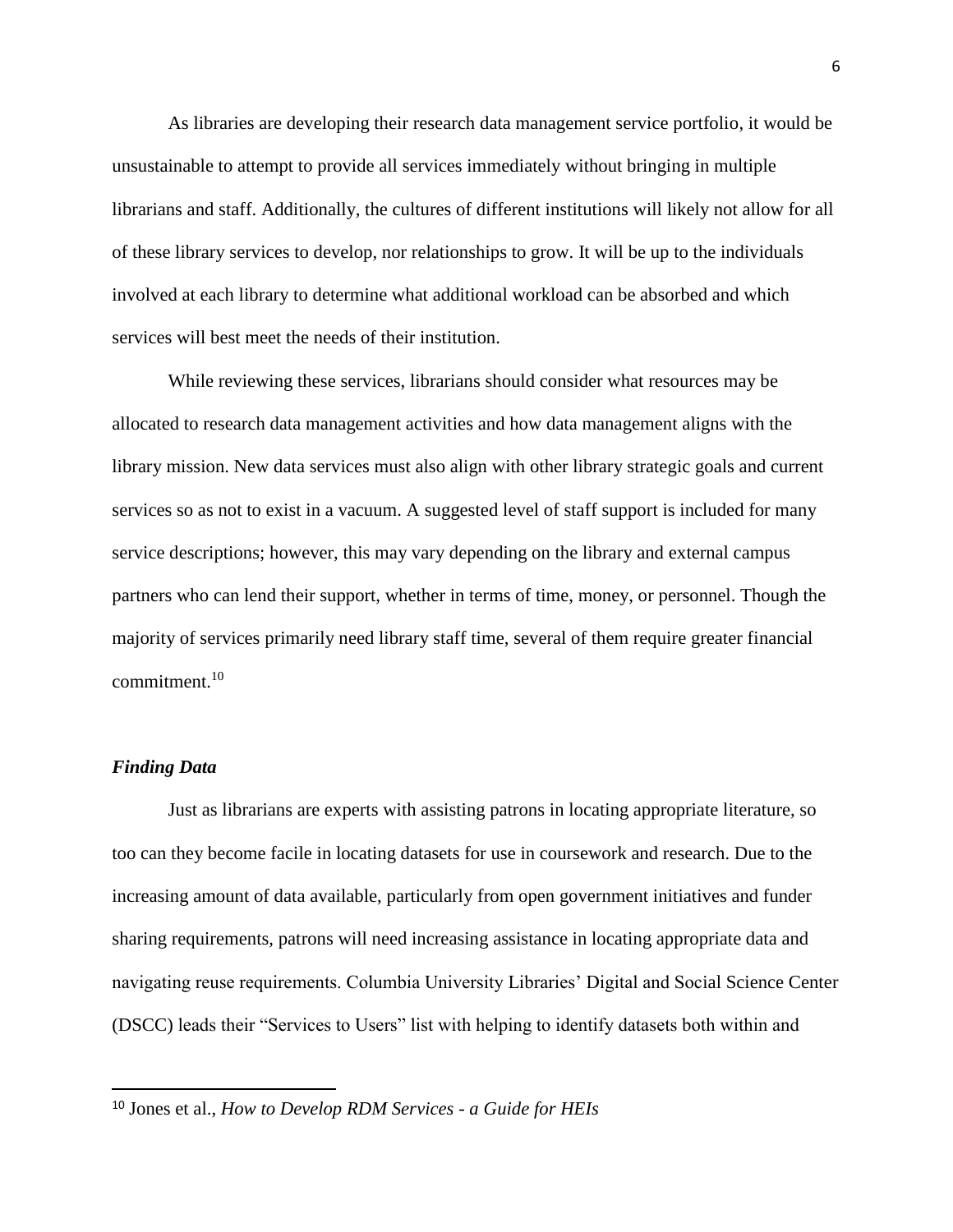externally to the library collections.<sup>11</sup> While a data librarian may be of assistance here, liaison subject knowledge is likely to come to the fore in assisting patrons because of their expertise. One specific resource to explore is Re3data.org, which is a research data repository registry that can be explored and shared with students, faculty, and researchers.<sup>12</sup> As of this publication, the registry held over 1400 repositories, with nearly 350 in medicine alone.

### *Purchasing Data*

Allowing patrons to request datasets easily aligns with collection development responsibilities. However, it may come with some new challenges. Many datasets are purchased by individuals or labs, and the dataset owner may not have procedures for institutional purchase or access. As most libraries do not purchase materials solely for an individual or small group's use, this can cause challenges in licensing. Datasets may also include material with unique storage and security requirements. Consultation with library or campus information technology (IT) departments to ensure discoverability without privacy violations may be necessary prior to purchase. An example of a data purchasing program is available from the University of Illinois at Urbana-Champaign, where purchase requests were solicited from faculty, academic professionals, and graduate students with the goals of meeting smaller needs (>\$5000) and improving the datasets available to the campus.<sup>13</sup>

#### *Data Citation*

 $\overline{\phantom{a}}$ 

<sup>&</sup>lt;sup>11</sup> Columbia University Libraries, http://library.columbia.edu/locations/dssc/data/service.html. <sup>12</sup> re3data.org, "Registry of Research Data Repositories."

<sup>13</sup> "Data Purchase Program." http://www.library.illinois.edu/sc/datagis/purchase/description2014.html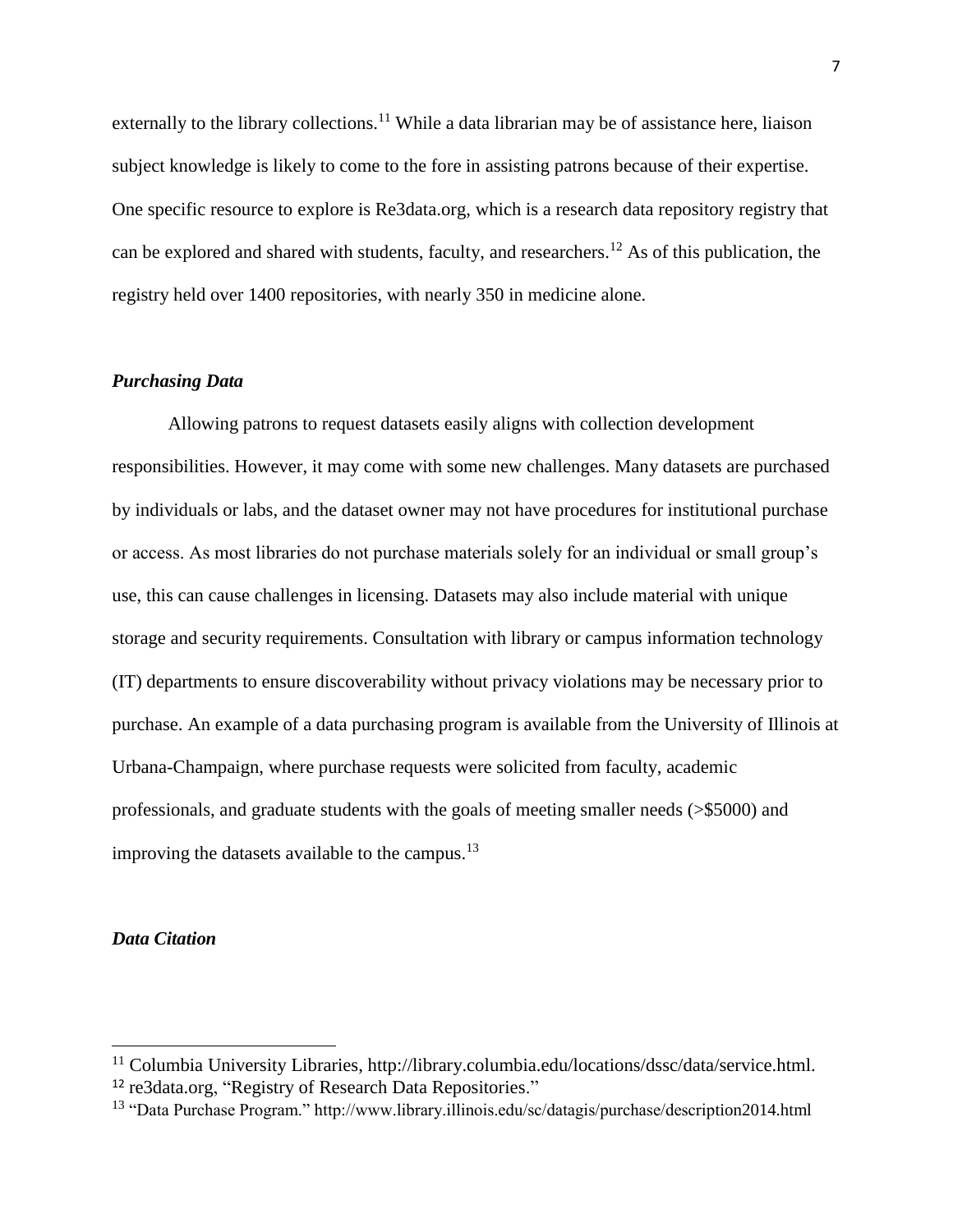While matters of intellectual property and copyright surrounding data as an object continue to evolve, a best practice for those reusing or referring to another's data is to provide a citation. Data and liaison librarians have the opportunity to assist faculty, researchers, students, and their peers in teaching how to cite a dataset. In their article on creating a metadata scheme for the DataCite consortium, Starr and Gastl describe suggested core pieces of a data citation that are used by DataCite and other organizations.<sup>14</sup>

A library may also be interested in setting up a service to create digital object identifiers (DOI) for researchers who are releasing data and who would like it to be cited and accessible. The advantage of using a DOI is that it can remain persistent over time, where websites are more likely to change or go unmaintained. One service that libraries can work with to offer DOIs and other unique identifiers is EZID from the California Digital Library. This service is likely to be managed by a specific data librarian, though education and referrals from liaison librarians will be essential.

#### *Data Management Education (external)*

While it is unlikely that a librarian can be assigned to work one-on-one with every research team at an institution, the library can offer research data management education. Graduate and doctoral level students and faculty supervising them are often interested in this education, as these skills may not be taught elsewhere in the curriculum. Full curricula such as the New England Collaborative Data Management Curriculum (NECDMC) and the DataONE Curriculum, developed with grant support from the NIH and NSF respectively, are available for

 $\overline{\phantom{a}}$ 

<sup>14</sup> Starr and Gastle, "A Metadata Scheme for DataCite."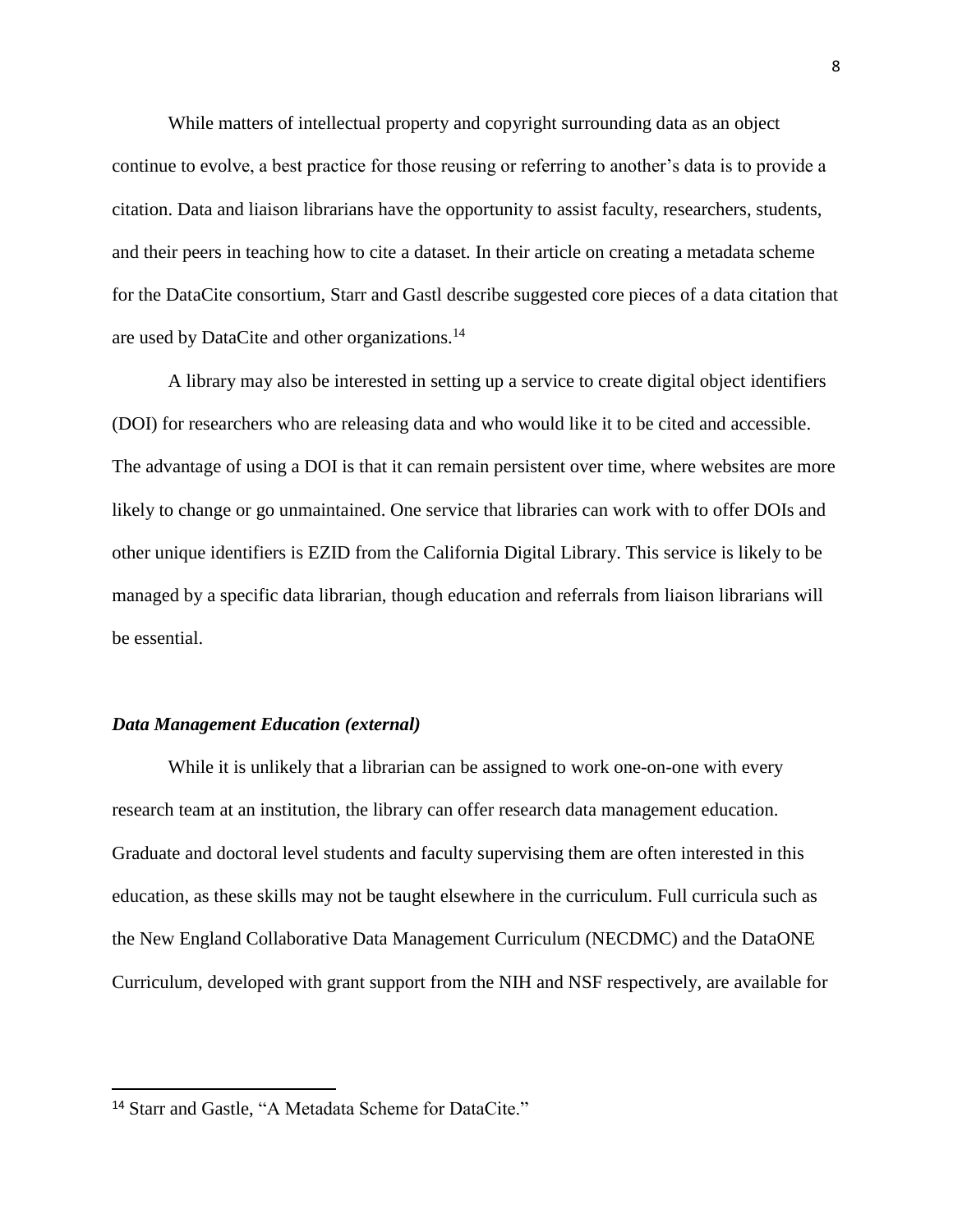librarians to use as a starting point to develop their instructional offerings.<sup>15</sup> Muilenburg provides insight into using the NECDMC curriculum and identifies areas where the framework may need to be adapted for individual institutions.<sup>16</sup> External data management instruction may take the form of workshops, video series, webinars, and tutorials and may be offered by the data librarian alone or in collaboration with the liaison librarians. *Data Information Literacy: Librarians, Data, and the Education of a New Generation of Researchers,* edited by Jake Carlson and Lisa R. Johnston provides additional information about planning instruction.<sup>17</sup>

# *Data Management Consultations*

 $\overline{\phantom{a}}$ 

Individual or group consultations for research data management are a natural opportunity for data librarians and liaison librarians to offer assistance. Such consultations may either be the product of or impetus to create additional services focusing on education, workflow creation, embedded librarians, or other data-related services. With a target of reaching faculty, students, and lab groups in particular, these consults are an opportunity to provide guidance, support, and resources on implementing data management, as well as providing a preliminary assessment of current data workflows for managing, curating, and publishing data. Carlson describes the Data Curation Profile (DCP) Toolkit as "the means for librarians to conduct data interviews with an individual research or small lab group."<sup>18</sup> The DCP can be used as a starting point in conducting

<sup>&</sup>lt;sup>15</sup> "New England Collaborative Data Management Curriculum" http://library.umassmed.edu/necdmc/index; "Education Modules." https://www.dataone.org/education-modules

<sup>16</sup> University of Washington, Muilenburg et al., "Lessons Learned From a Research Data Management Pilot Course at an Academic Library."

<sup>17</sup> Carlson and Johnston, *Data Information Literacy: Librarians, Data and the Education of a New Generation of Researchers*.

<sup>&</sup>lt;sup>18</sup> Carlson, "Demystifying the Data Interview: Developing a Foundation for Reference Librarians to Talk with Researchers about Their Data.", 8.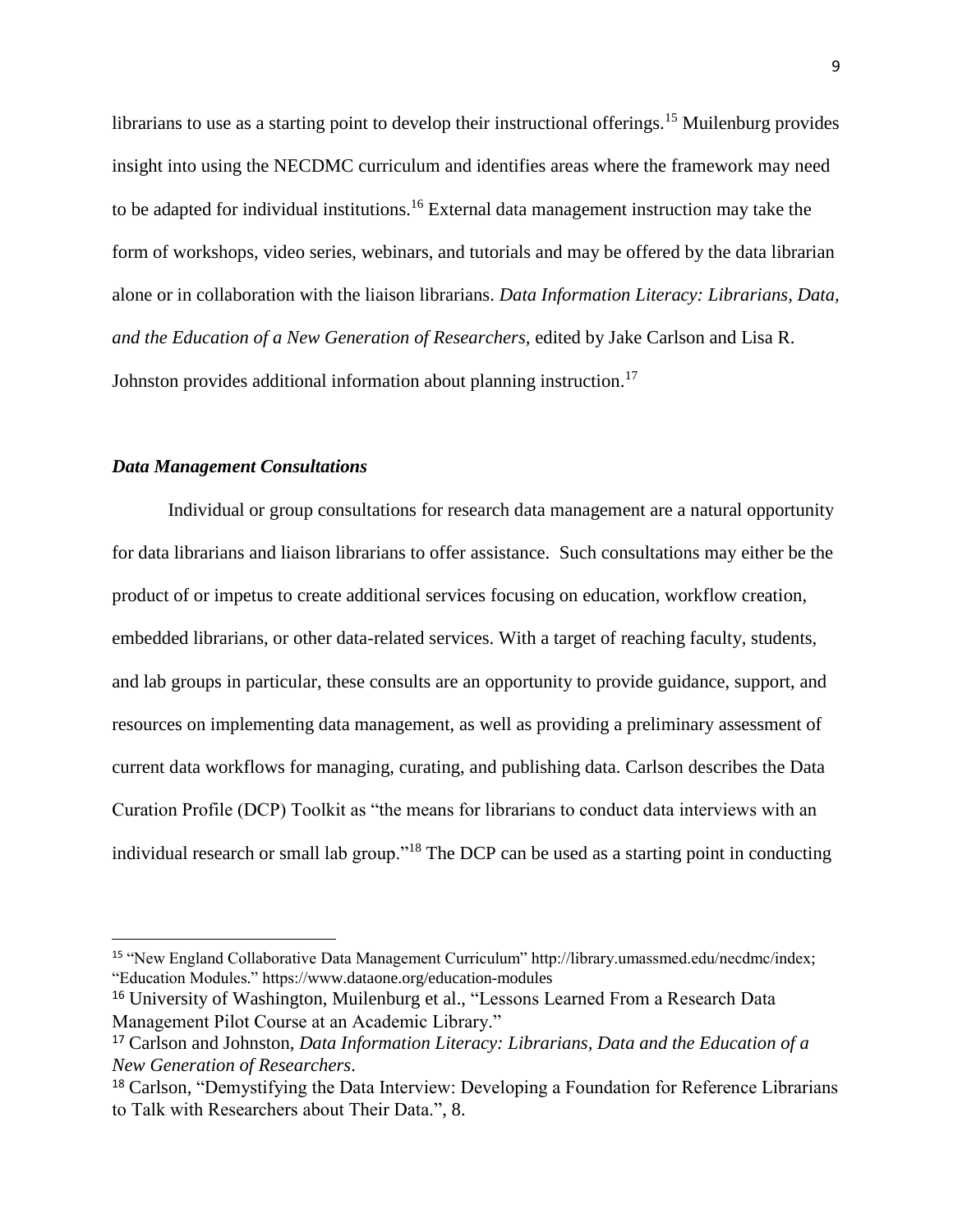data management consultations and can be customized to serve a number of purposes or disciplines.

### *Developing Data Workflows*

Data librarians may also provide more targeted consultations by collaborating with lab staff or a lab manager in order to improve data workflows; example workflows include intra-lab data transfer or the evolution of naming conventions across the analysis process. Workflows may be established at the grant, project, or lab level with the goal of ensuring that data is captured in process rather than in backfill. As outlined by Tina Griffin, developing workflows will entail finding the difficult points within a lab group—whether that be tied to individuals, processes, or equipment, and determining needs from there to improve behavior.<sup>19</sup> This service relies on the librarians providing an outside perspective on information organization and metadata, which are areas of librarian expertise. Workflow improvement may include organization changes, developing new lab policies or procedures, and data curation touch points for quality deposits and preservation. As this process is time-intensive, cost recovery for the librarians' efforts may be required.

# *Embedded Librarian*

 $\overline{\phantom{a}}$ 

Even more in depth than consultations and workflow development is being embedded within the lab itself. This entails being an information manager for aspects of an entire research project. Medical librarians have participated in other forms of embedded librarianship, engaging

<sup>&</sup>lt;sup>19</sup> Griffin, "How Data Management Issues Manifest: Using Concept Mapping to Discover the Information Network in a Laboratory Environment."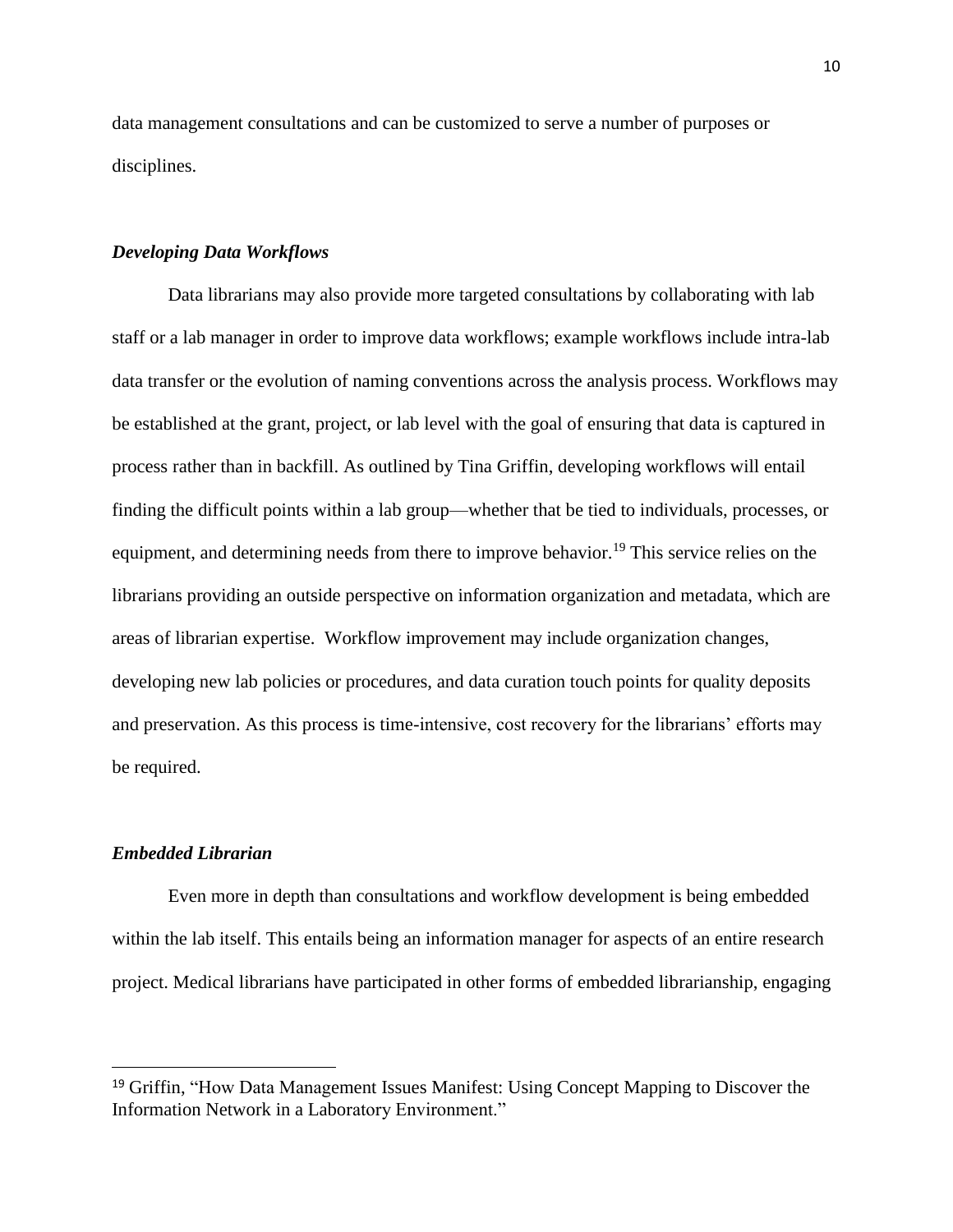in curriculum, clinical rounds, and other activities as described by Florance and Davidoff; here, however, "embedded" refers specifically to being in a research laboratory.<sup>20</sup> Several examples of the embedded librarian in a grant come from the NIH Administrative Supplements for Information Services in NIH-funded Research Projects.<sup>21</sup> Supplement Awards, paired with R01 and other large grants, have been given in 2012, 2014, and are anticipated for 2016.

The goal of this grant funding is to enhance the research process by adding an information specialist as an active and ongoing member of the research team. Previous awards have been used to develop online communication tools, create databases and warehouses, develop input tools, introduce best practices at the laboratory level, improve collaboration between multiple research groups, assist with GIS data, and perform literature searches and facilitate bibliographic management. While embedding has allowed data and liaison librarians to engage deeply with a research team, uncertainty remains about the sustainability of the efforts after the end of the funding cycle and the difficulties in scaling this level of service to other researchers who do not have similar funding.

### *Metadata Services*

 $\overline{\phantom{a}}$ 

Another area of expertise that may be offered by the library is metadata services. Metadata librarians in particular have the opportunity to assist in contextual description and documentation in standard formats. As metadata standards vary widely across disciplines, there are many schemas, ontologies, and taxonomies that researchers may need to refer to or work

<sup>&</sup>lt;sup>20</sup> Davidoff and Florance, "The Informationist: A New Health Profession?"

<sup>&</sup>lt;sup>21</sup> "NLM Administrative Supplements for Informationist Services in NIH-Funded Research Projects (Admin Supp)." http://www.nlm.nih.gov/ep/AdminSupp.html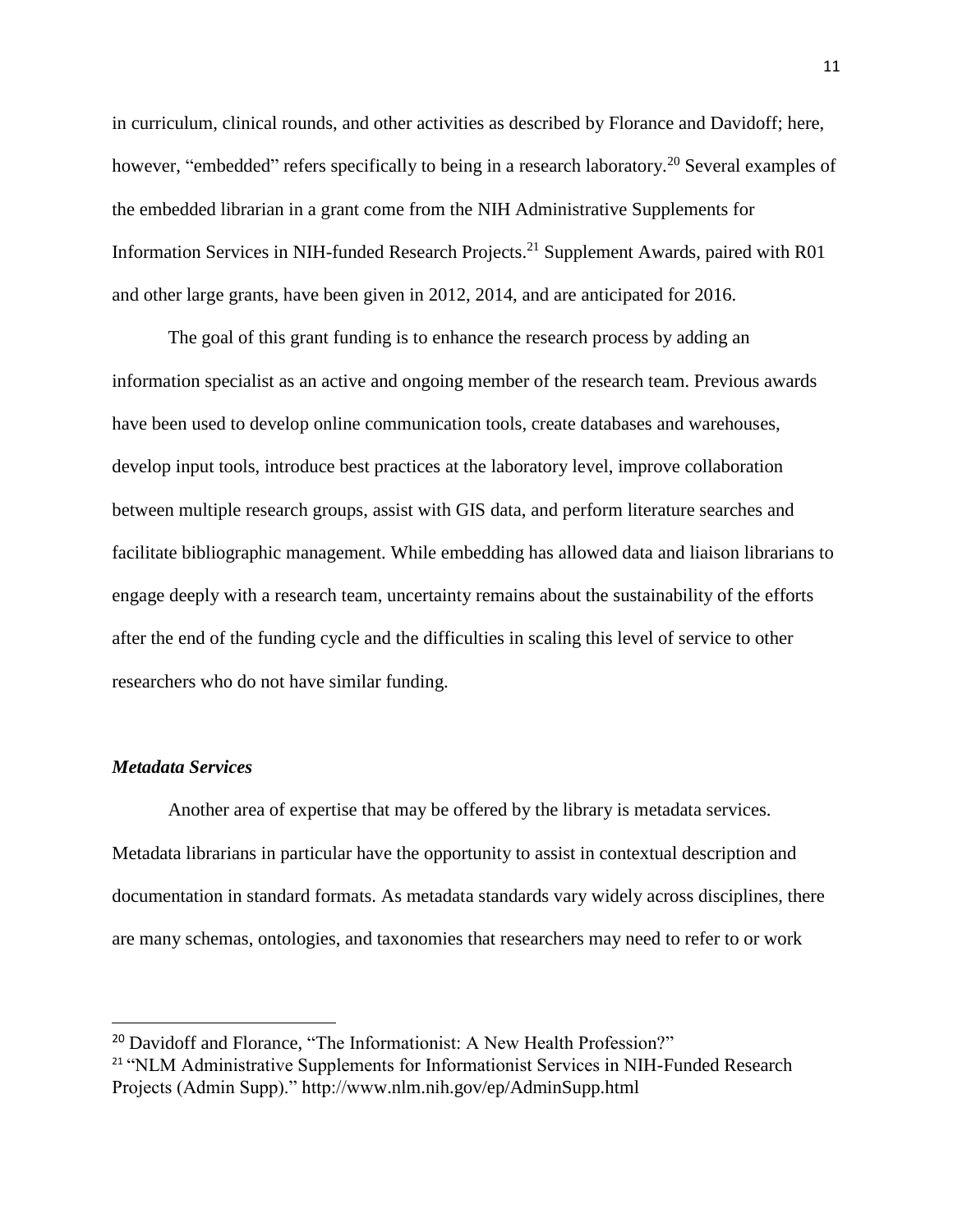within. Medical librarians may be most familiar with the NLM Metadata Schema, which incorporates Medical Subject Headings (MeSH) into standard Dublin Core elements and is used for materials published by the National Library of Medicine.<sup>22</sup> A metadata service, as defined by the CalTech Metadata Services Group, may include helping researchers use metadata in order to find data, apply descriptive and technical metadata to identify what a dataset is about, identify rights metadata to assist with legal reuse, and create preservation and administrative metadata to document the data and its workflows over time.<sup>23</sup>

# *Promoting Open Data*

In examining whether shared data will be reused, Wallis affirmed the gift culture of scholarship, where data is shared between colleagues and friends based on personal relationship.<sup>24</sup> This has a great potential effect on access to data across institutions. As arbiters of information access, librarians have a unique opportunity to promote open data access. In much medical research this must, of course, be balanced with protecting research subject privacy, but librarians can assist in finding ways to share data subsets or appropriate metadata to facilitate awareness that a dataset exists that allows other researchers to discover and it and consider going through their institutional review board to petition for access. This is best done in collaboration with the scholarly communications librarian or other open access advocates.

# *Preparing Datasets for Deposit*

l

<sup>22</sup> "NLM Metadata Schema," http://www.nlm.nih.gov/tsd/cataloging/metafilenew.html.

<sup>23</sup> "Metadata Services Group | Caltech Library," https://library.caltech.edu/metadata/

<sup>&</sup>lt;sup>24</sup> Wallis et al., "If We Share Data, Will Anyone Use Them? Data Sharing and Reuse in the Long Tail of Science and Technology."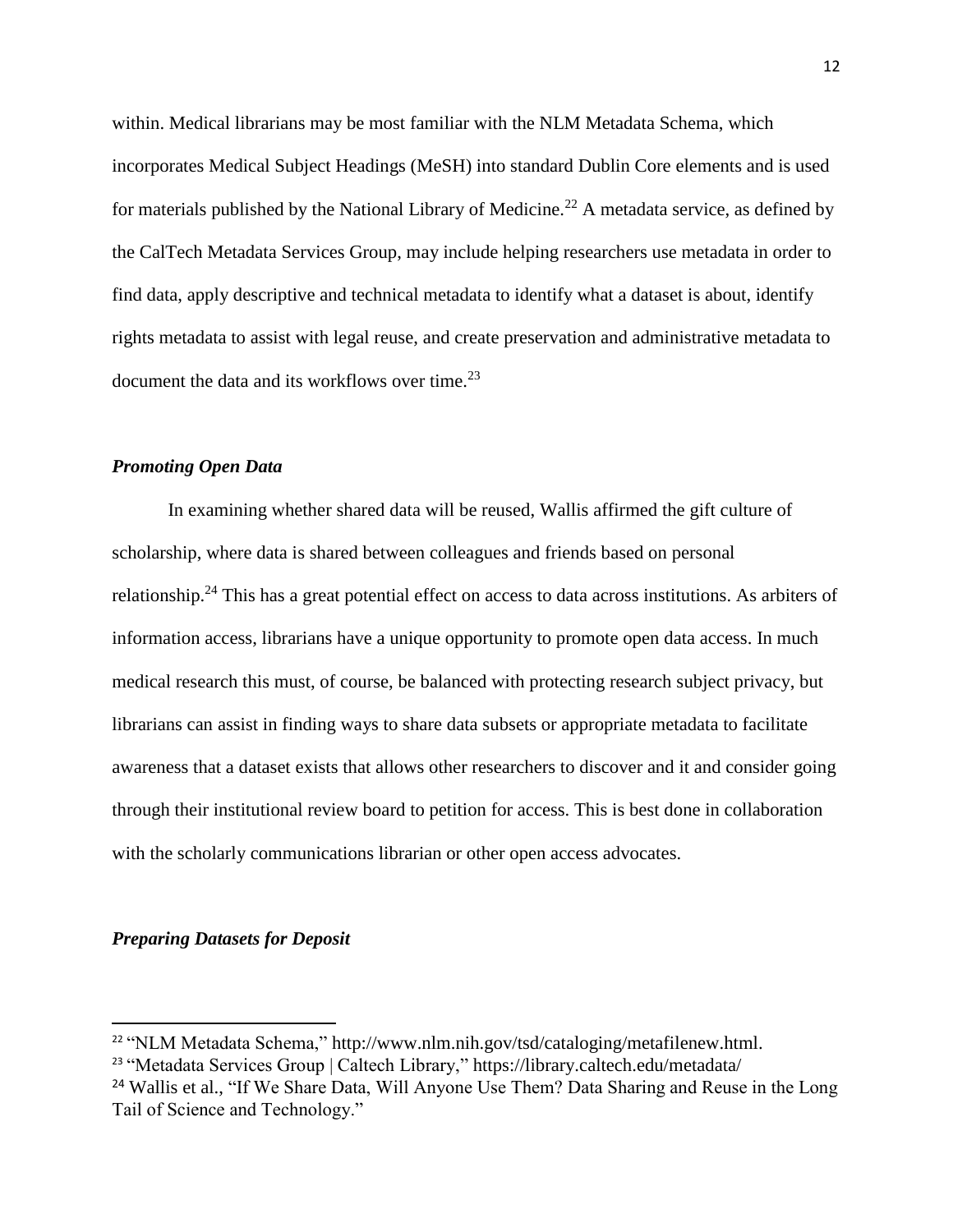While ideally a researcher would have consulted with the library early in the grant process and created a data management plan, researchers may approach the library only after the completion of data gathering and as they are preparing datasets for deposit. The degree to which the library is willing and able to provide this service is likely to vary based on factors such as time needed to prepare the dataset, homogeneity of the data, cleanliness, dataset complexity, and repository requirements. The data librarian should have some capacity to provide consultations for data deposit preparation in a subject or other non-institutional repository. The Inter-University Consortium for Political and Social Research provides a data preparation guide with overarching guidelines.<sup>25</sup>

#### **Collaborative Data Management Services**

Some services and activities are more resource intensive than an individual campus unit can frequently support. In addition to librarian expertise, they may require technical systems, physical space, or further commitments from administration and faculty to ensure success. Despite requiring more resources, these services can meet a specific campus need and should be considered when strategizing the best data offerings.

# *Data Policy*

 $\overline{a}$ 

Policies surrounding data, including ownership, access, and sharing are evolving quickly. Researchers may encounter policies from funders, institutions, and journals, and these policies may vary across disciplines. Until recently, the NIH required a data management plan only for

<sup>&</sup>lt;sup>25</sup> "Guide to Social Science Data Preparation and Archiving: Introduction," http://www.icpsr.umich.edu/icpsrweb/content/deposit/guide/index.html.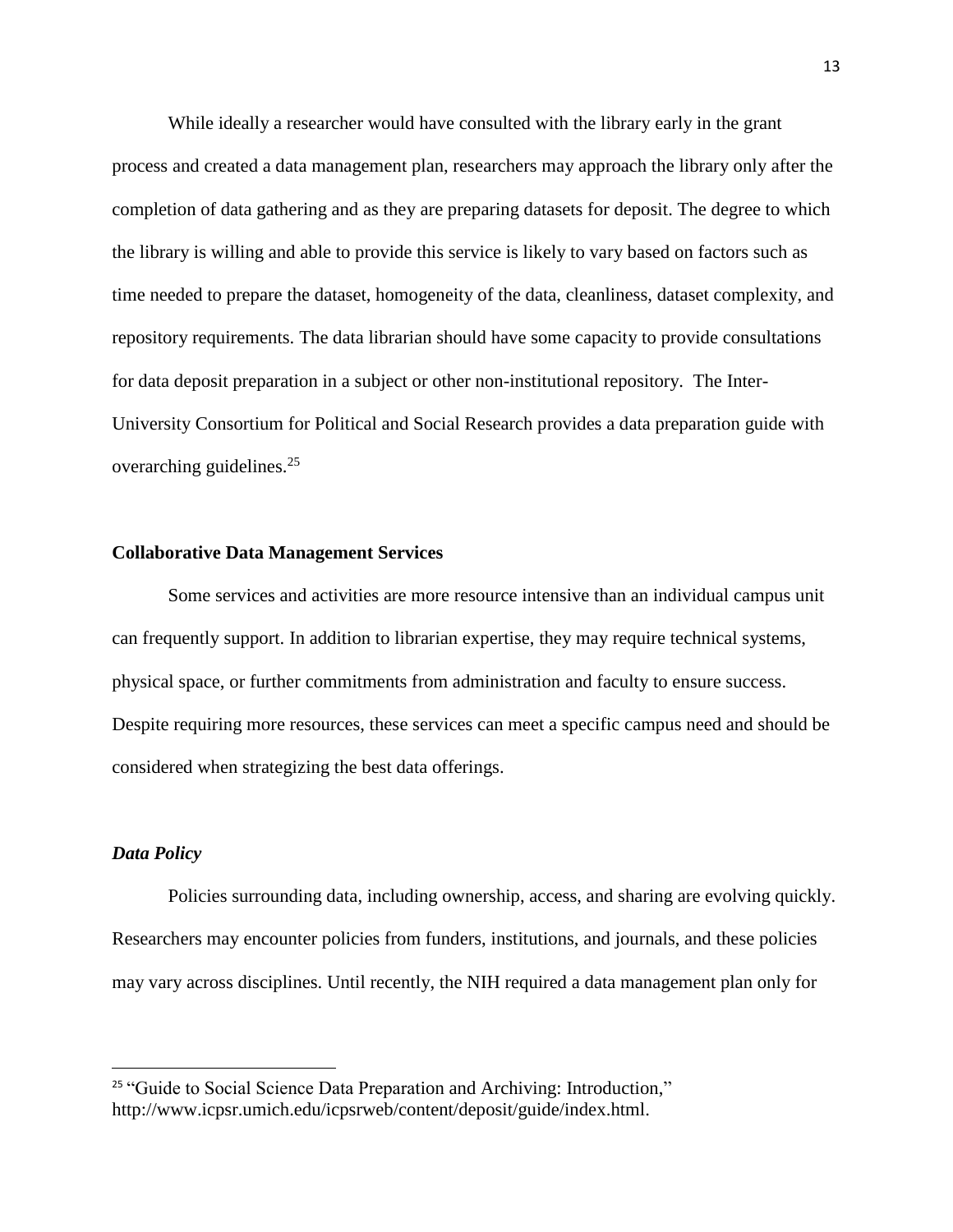research with greater than \$500,000 requested in any grant year and expressed particular concern for maintaining protection of human subject data.<sup>26</sup> The February 2015 response to the OSTP mandate described a planned requirement that all NIH-funded researchers have data management plans for peer review. However, at the time of publication, this new policy has not been fully implemented.<sup>27</sup> "A table summarizing the Federal public access policies resulting from the US Office of Science and Technology Policy memorandum of February 2013", compiled by a collaboration of data librarians around the country, is updated regularly and attempts to collect and consolidate the guidelines and policies from federal agencies related to their plans for facilitating public access to results from the research each agency funds.<sup>28</sup> Along with becoming familiar with external policies, librarians can collaborate to create or update institutional policies surrounding data.

Collaborating on policy development offers a different avenue than many data services for the library: the opportunity to work with administration and the research office. While education efforts to assist with compliance will continue to focus on students and faculty, policy creation provides an opportunity for a data librarian to work alongside campus research support personnel and administration. Briney reviews the current institutional policy environment and identifies further opportunities for librarians to engage with data policy.<sup>29</sup>

 $\overline{\phantom{a}}$ 

<sup>&</sup>lt;sup>26</sup> "NIH Data Sharing Information," http://grants.nih.gov/grants/policy/data\_sharing/.

<sup>&</sup>lt;sup>27</sup> "National Institutes of Health Plan for Increasing Access to Scientific Publications and Digital Scientific Data from NIH Funded Scientific Research," http://grants.nih.gov/grants/NIH-Public-Access-Plan.pdf.

<sup>&</sup>lt;sup>28</sup> Whitmire et al., "A Table Summarizing the Federal Public Access Policies Resulting from the US Office of Science and Technology Policy Memorandum of February 2013."

<sup>&</sup>lt;sup>29</sup> Briney et al., "Do You Have an Institutional Data Policy? A Reviw of the Current Landscape of Library Data Services and Institutional Data Policies."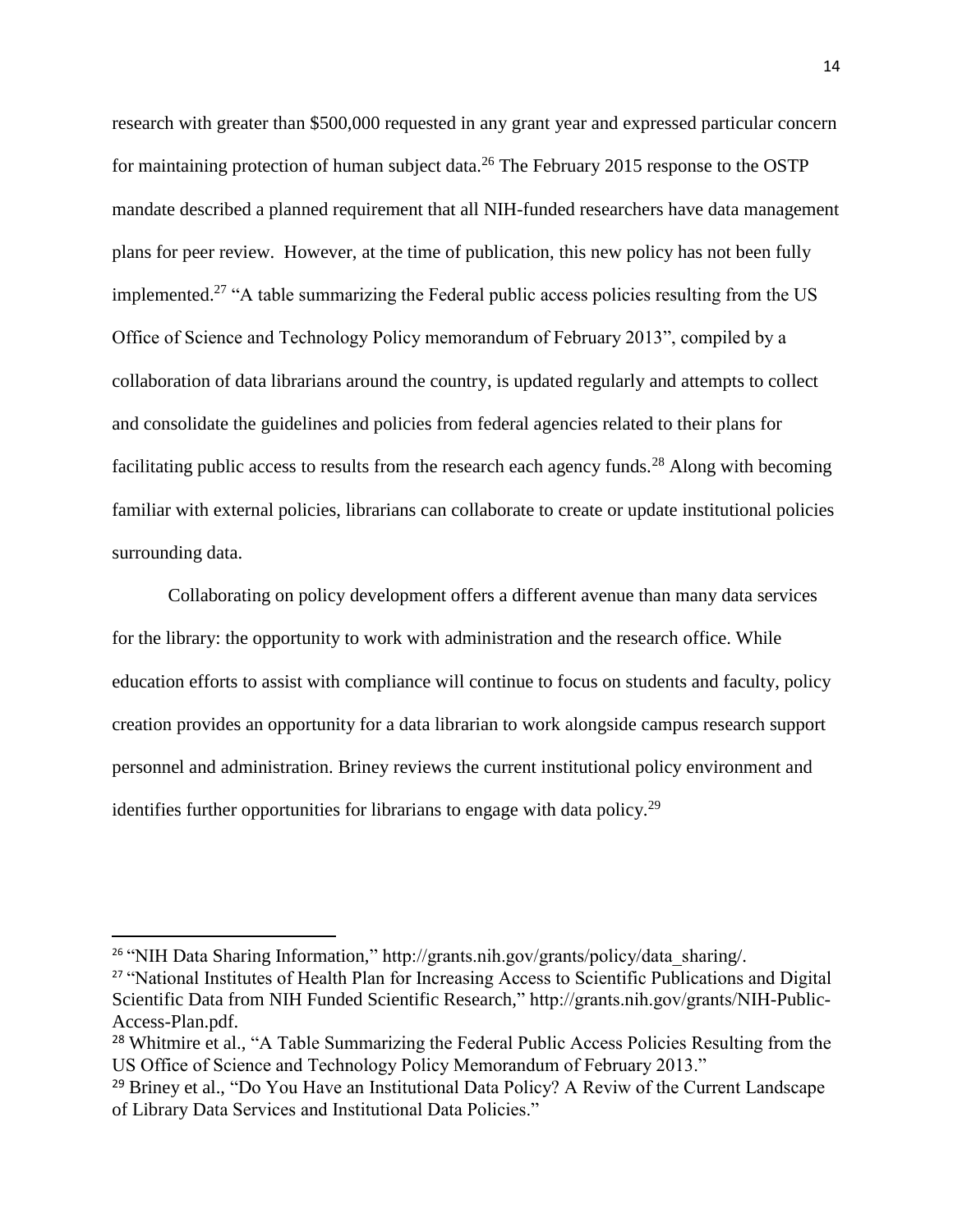# *Data Repositories*

As part of promoting open data and preparing datasets for deposit, librarians may connect patrons with subject data repositories such as GenBank or general data repositories like figshare. However, a library may also wish to explore providing a data repository at their institution to meet the needs of their researchers, faculty, and students. The purpose of a repository is to provide preservation and access to datasets, allowing researchers to meet funding agency requirements or to gain further citations and awareness of the research. One example of institutional data repositories is the Purdue University Research Repository (PURR), which provides all faculty, students, and staff with a collaborative working space and data sharing platform, as well as DOIs for datasets.<sup>30</sup> PURR also allows inter-institutional collaboration, as long as one member of the team is at Purdue. Because of the hardware, software, and storage space required for a dedicated data repository, creating a repository will require collaboration with the library IT department and possibly the campus IT department, as well as potentially significant financial investment. Further details on creating an institutional data repository can be found in an article by Michael Witt and a chapter by D. Scott Brandt, which describes the Purdue experience.<sup>31</sup>

For those interested in focusing on small data, or the long tail as described by Borgman, adding datasets to what is accepted into existing institutional repositories—which typically focus primarily on articles—may prove a more reasonable option.<sup>32</sup> Some libraries may also wish to explore collecting data corresponding to the electronic theses and dissertations in their

 $\overline{\phantom{a}}$ 

<sup>30</sup> "PURR – Home," https://purr.purdue.edu/

<sup>&</sup>lt;sup>31</sup> Witt, "Defining and Deploying an Institutional Data Repository Service at Purdue (PURR)"; Brandt, "Purdue University Research Repository: Collaborations in Data Management."

<sup>&</sup>lt;sup>32</sup> Borgman, "Big Data and the Long Tail: Use and Reuse of Little Data."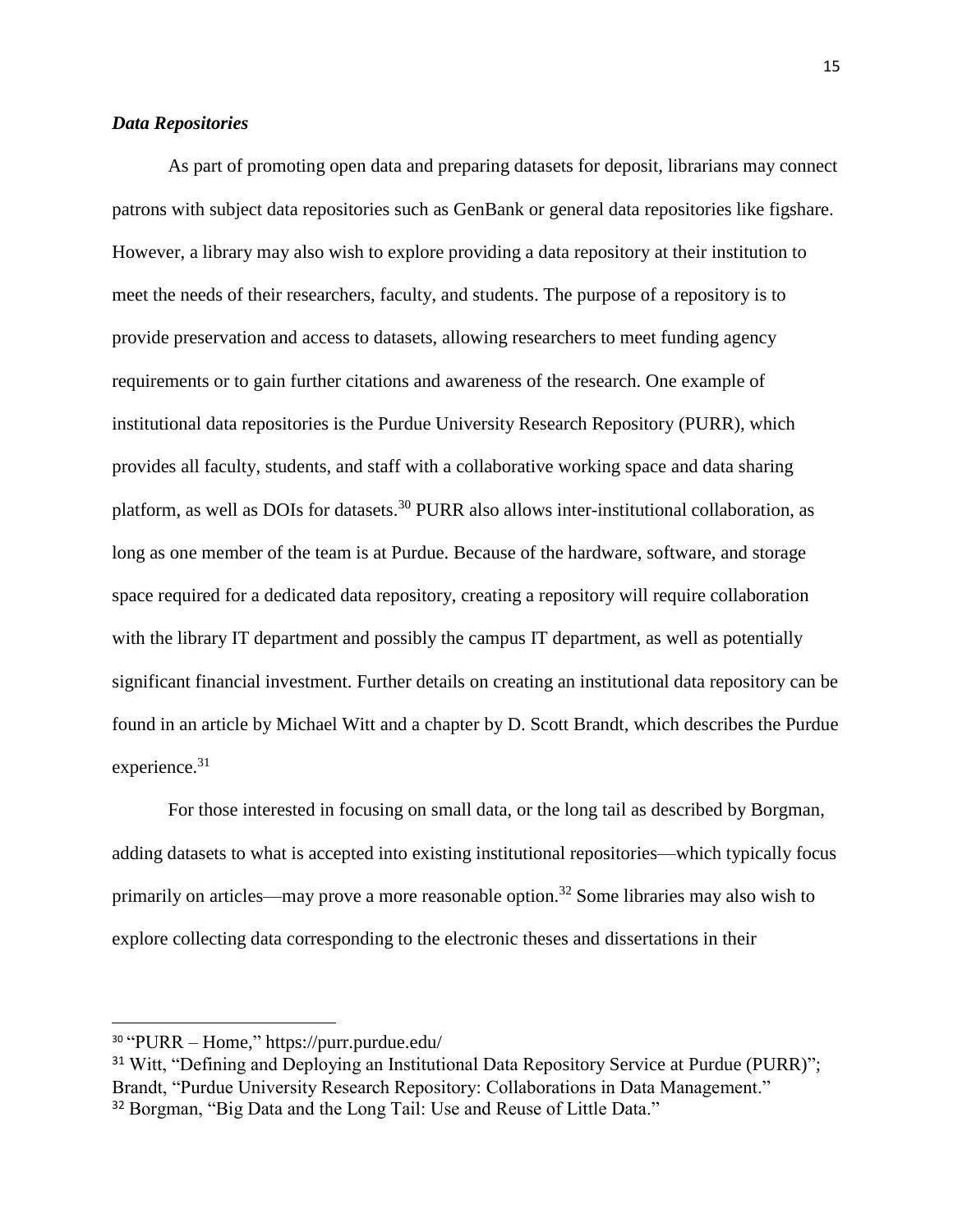institutional repositories. Any such data collection should involve collaboration between the repository manager and the data librarian. Library policies should be established early to clarify data appropriate for deposit in either a dedicated data repository or an institutional repository, as well as the formats accepted and how data must be prepared for ingest.

# *Data Analysis Support*

 $\overline{\phantom{a}}$ 

Data analysis support should not be taken to mean that the library is taking on the responsibilities of the researcher to perform research data analysis. Rather, the focus of this service is to teach the tools for performing analysis. These tools may fall into a number of categories: statistical analysis such as SPSS or SAS, qualitative software such as NVivo, programming languages such as Python, documentation software such as Colectica, or other analysis tools such as OpenRefine. A data librarian will need awareness of these tools in order to understand where processed data may be coming from.

Library offerings may include teaching introductory webinars, coordinating access to webinars on these tools offered by professional organizations or the vendors, or going further to establish a digital scholarship center in the physical library. More expensive software may be loaded on dedicated computers in the library for greater access among students and researchers who are not able to purchase individual subscriptions for a small or unfunded project. One example of such a center can be found at Notre Dame, which provides assistance with GIS, data use, text mining, digitization, data management, and referral.<sup>33</sup> If such services are offered, it is important that more than one member of the library staff be able to perform basic troubleshooting on the software.

<sup>&</sup>lt;sup>33</sup> "Home | Center for Digital Scholarship," http://library.nd.edu/cds/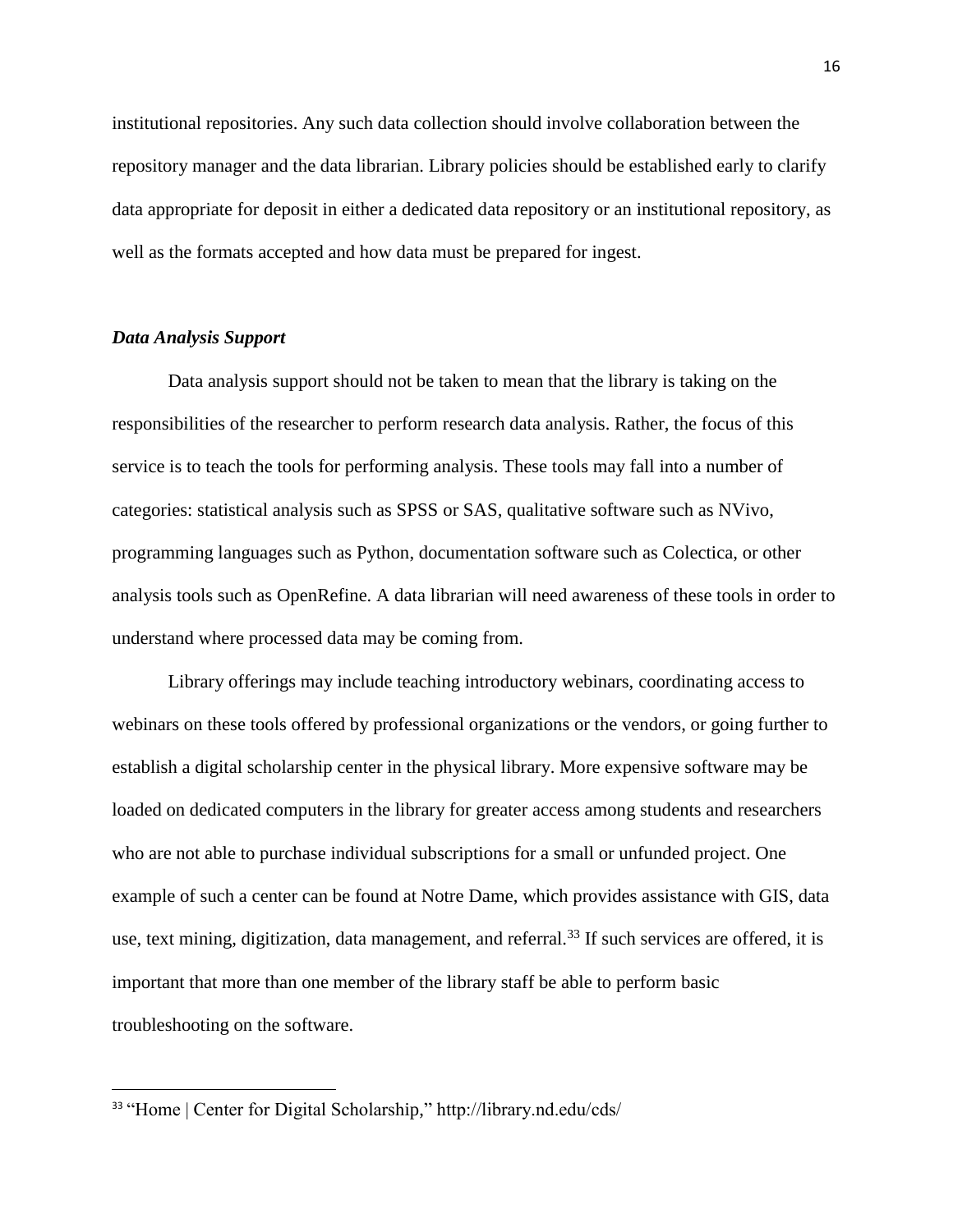### *Data Visualization*

As with data analysis, the purpose of library data services in visualization comes more in terms of instruction, opportunities for experimentation and collaboration than in providing end services themselves. Data visualization is defined here as transforming data into visual representations including a map, bar chart, timeline or an artistic rendering and these services have a target audience of faculty, researchers, and students. The library could specialize in teaching a couple of specific tools, such as GeoCommons or Tableau, which allow for easy interactive maps that could be used for public health projects. A visualization space, with dedicated workstations and loaded software such as Duke University offers, also allows for collaboration and experimentation outside of dedicated program-specific computer labs.<sup>34</sup> The library also has an opportunity to serve as a location where visualizations may be shared. If there is a Biomedical Visualization program at the institution, class samples may be displayed with permission in the library on a dedicated computer or in a gallery space. Chapter 12 provides further discussion of library-based data visualization services.

#### *Secure Data Room*

 $\overline{a}$ 

Institutions and university security offices are faced with the challenge of allowing researchers to use sensitive secondary data while maintaining appropriate precautions. This may include educational, personal, health, financial, or other kinds of data from outside sources. The library has the opportunity to become a location for secure data access on campus by setting aside a locked space containing a secure, non-networked computer. The library can also provide

<sup>&</sup>lt;sup>34</sup> "The Brandaleone Lab for Data and Visualization Services," http://library.duke.edu/data/about/lab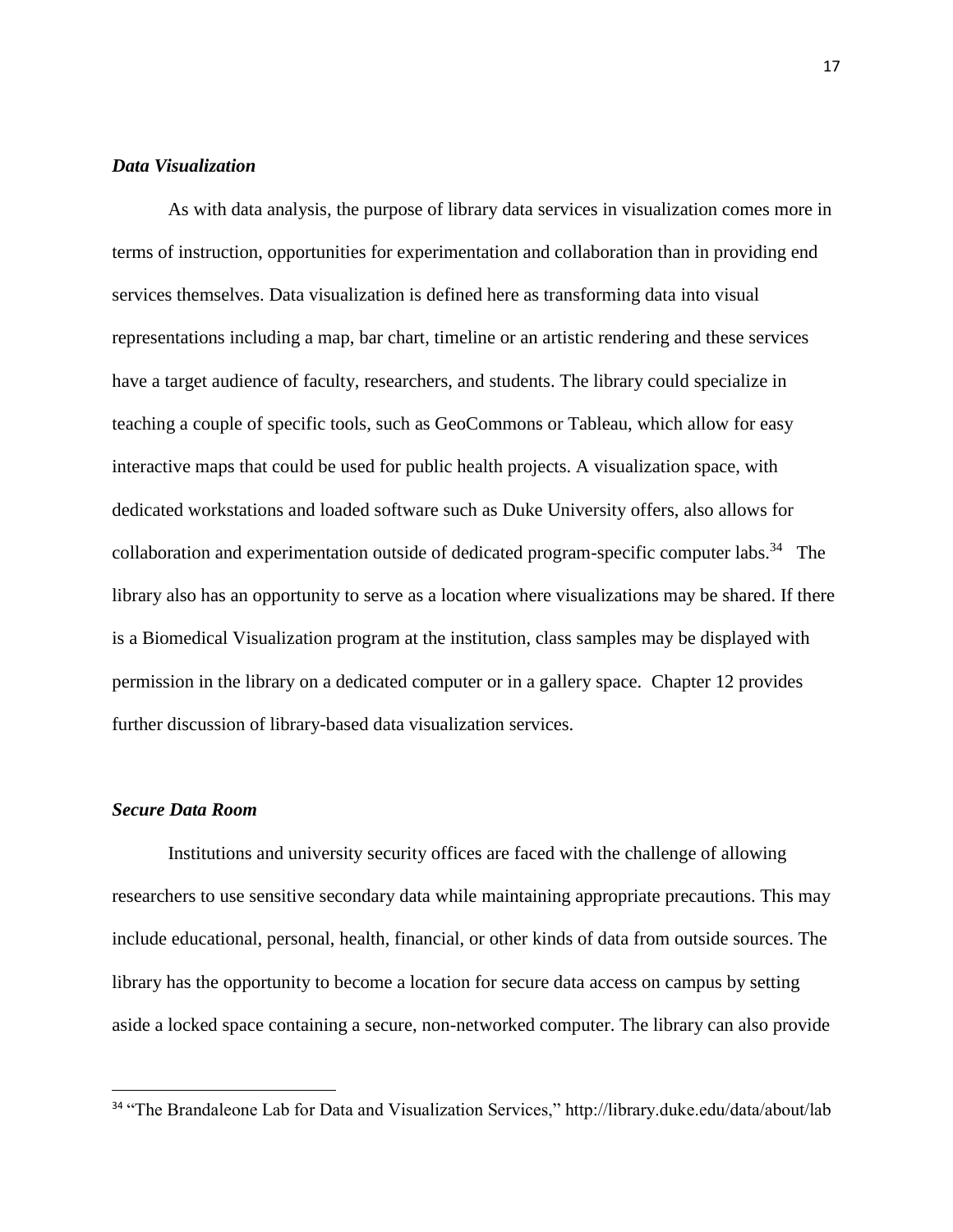boilerplate information on secure access for grant applications. Such a space allows security checks to be centralized and prevents duplication of secure rooms in multiple departments.

Creating a secure space in the library will require collaboration with the IT department and may require extra staff to monitor the room. Though this solution is not necessarily scalable for the entire campus, there may be opportunities to partner with high performance computing centers. For example, the Pittsburgh Supercomputing Center (PSC) is a joint effort of Carnegie Mellon University and the University of Pittsburgh.<sup>35</sup> PSC provides researchers with access to their Data Supercell to enable storage, transfer, and access services for all sizes of datasets.

# **Identifying Campus Partners**

In order to best develop these services, it will be important for libraries to develop relationships across the institution.<sup>36</sup> Partners can provide services that the library cannot presently tackle, as well as augmenting services the library does provide with their resources and expertise. Campus partners also have the opportunity to refer researchers, faculty, and students to the library for data management services at different points in their research. By collaborating, the library prevents service duplication across different units on campus. For the purposes of this chapter, campus partners will be considered external to the library, as it is assumed that all departments in the library have been engaged as partners and stakeholders in relevant services.

### *Campus IT*

 $\overline{a}$ 

<sup>35</sup> "PSC Data Supercell," https://www.psc.edu/index.php/major-initiatives/data-supercell <sup>36</sup> Erway and OCLC Research, *Starting the Conversation University-Wide Research Data Management Policy*.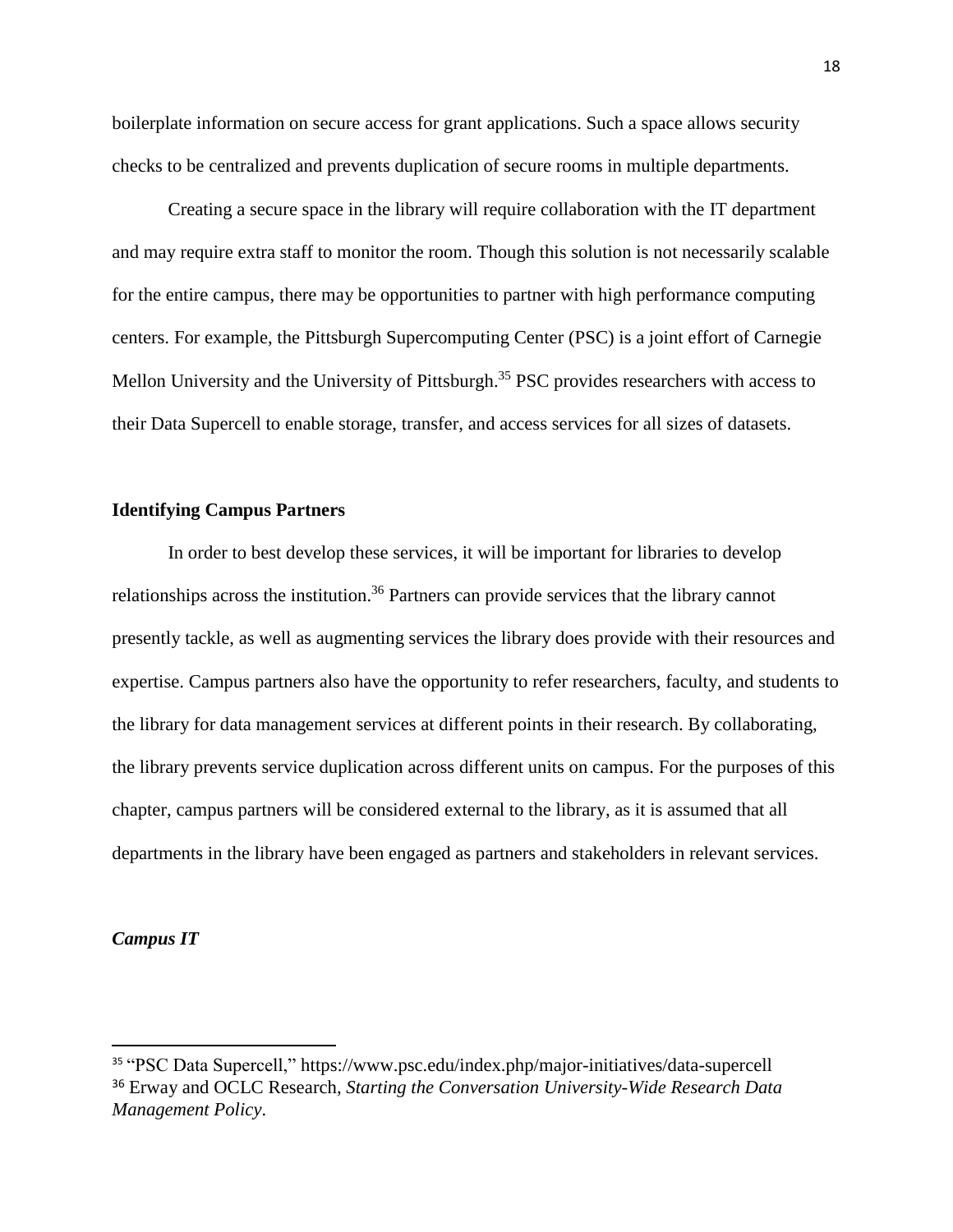Researchers frequently work with campus IT when they are trying to find storage space for their research data. Campus IT often provides data storage and infrastructure during the life of the project and will also have an interest in data security. Their concerns are not necessarily focused on what happens after a research grant is done or in describing the data, and they may have limited interest in sharing the data. At the very least, data librarians should communicate with local IT to learn local best practices and storage offerings to recommend during consultations with researchers.

### *Office of Research and/or Sponsored Programs*

The Office of Research and/or Sponsored Programs is likely to work with all researchers at some point, whether it be in an oversight or grant reviewing capacity. Researchers who are applying for external funding and those who have received funding will work with this office on fulfilling the terms of application and compliance for their grant. As such, this office has a strong interest in ensuring that researchers have data management plans where required and that these meet minimum expectations of grant review boards. They further have an interest in ensuring compliance with data requirements and that any required data sharing is done to prevent delay in receiving renewal or new grants. This office can refer researchers who are struggling with research data management as it relates to the grant process and would be integral partners in determining needs of the campus for the strategic plan of the library.

In addition, this office is likely able to contact all graduate students and to encourage them to attend educational programs. Some offices even run programming themselves, such as a Responsible Conduct of Research series, in which data librarians can take part as core instructors. The Association of Research Libraries' SPEC Kit on 336: Responsible Conduct of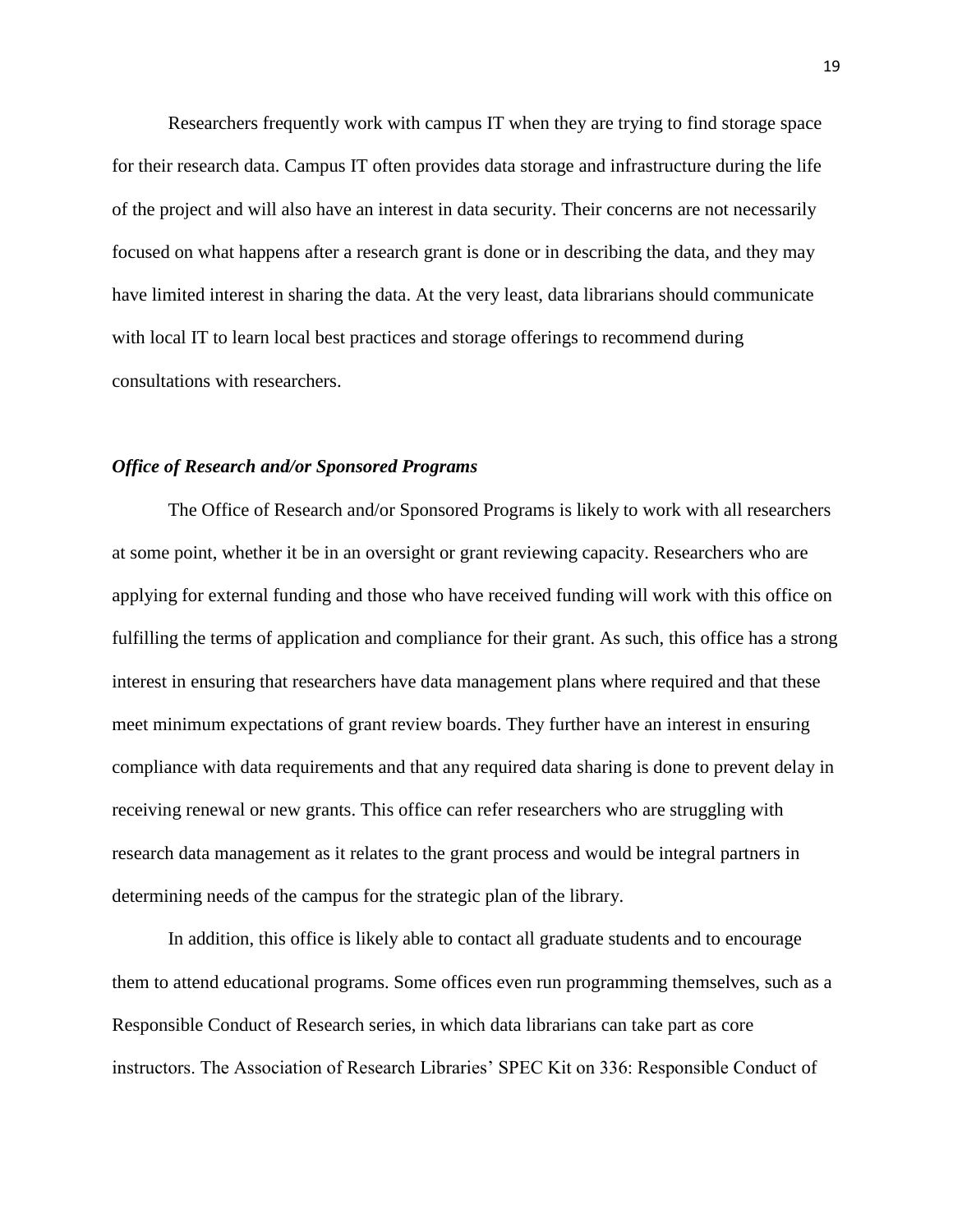Research Training provides examples of what these workshops may entail and opportunities for librarians to offer instruction.<sup>37</sup> The research office is also likely to know about campus funding opportunities, as well as more significant research that may not be receiving external funding, particularly in subspecialties like History of Medicine.

### *Institutional Review Board (IRB) / Animal Care Committee (ACC)*

Anyone working with human subjects or animals should have contact with the IRB or ACC to ensure compliance with federal regulations for safety and ethics. In this capacity, the review boards are particularly well placed to refer questions about workflow and data sharing plans back to the library for consultation, workflow review, and similar services. Where possible, a librarian sitting on these committees could serve as a contact point.

#### *Faculty Senate*

 $\overline{\phantom{a}}$ 

As a body, the faculty senate has a particular interest in the intellectual property produced by the university researchers and will likely have opinions about research data. As libraries are advocating for policy development or changes, the senate can provide insight and direction and serve as a conduit to the faculty as a whole. Because their focus is different from other administrations, they are likely to identify other services and needs that may not be readily apparent from the infrastructure side.

#### *Office of Technology Management/Intellectual Property/Business Development*

<sup>37</sup> Leonard and Bennett, "Responsible Conduct of Research Training, SPEC Kit 336."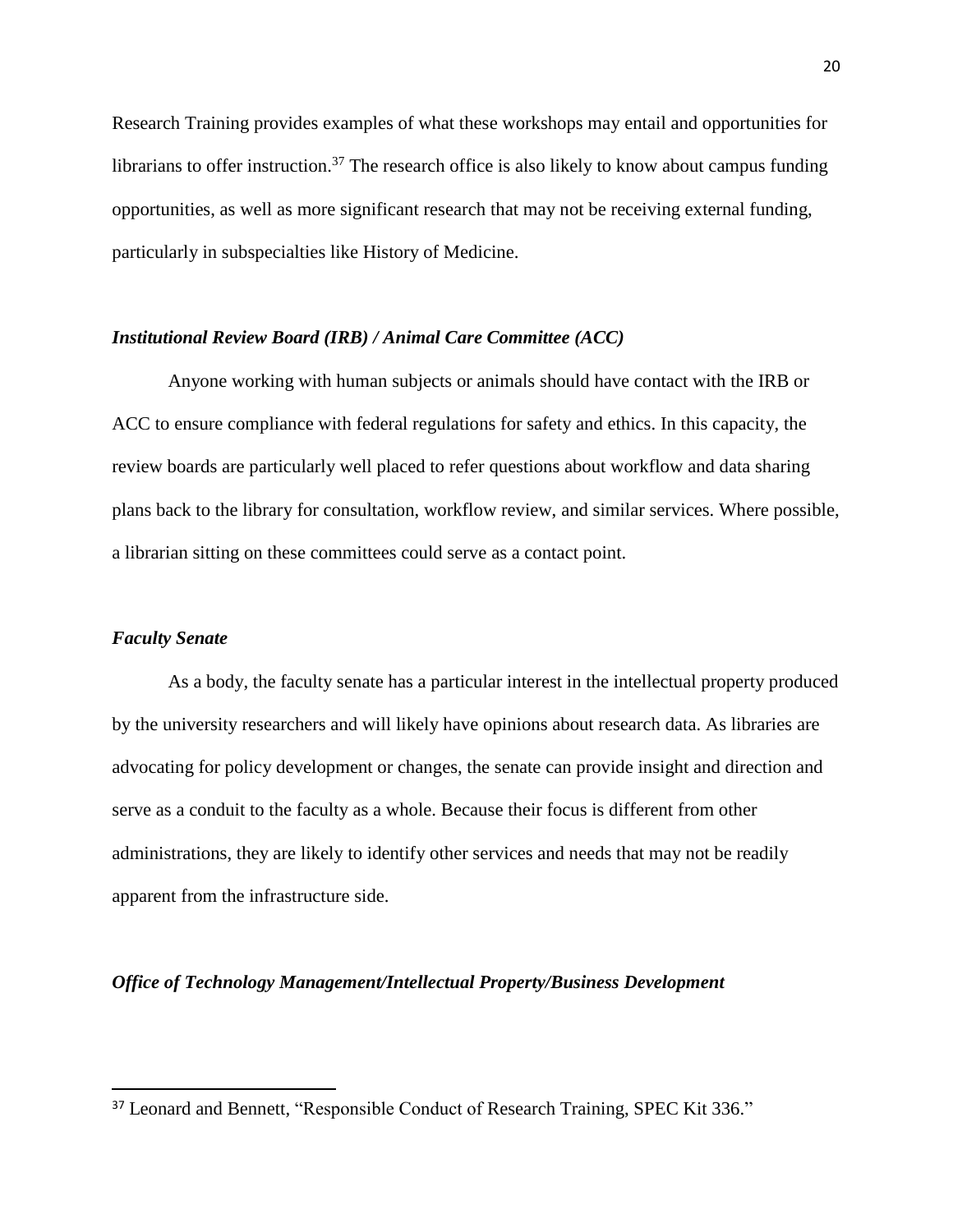While faculty are often primarily focused on the generation of new knowledge and moving science, medicine, and scholarship forward, saleable intellectual property may also be an outcome of research. This office has the responsibility of taking ideas created by researchers at the institution to sale for private business. They will be engaged in filing for patents, developing businesses, or marketing patents to companies. Because patent filing has specific data retention requirements and sharing restrictions, this office may influence data storage and sharing policies and practices that the library is implementing.

# **Selecting the Right Services**

Selecting the right data services for a library depends primarily on three factors: staffing, funding, and the library's goals. On the staffing side, the library must decide if data support will be the purview of a single librarian or if it will take a group approach. While a skilled librarian may be able to deliver very specialized services, it is often more sustainable to have several individuals providing at least low-level data support. A group approach also enables data support to be a normalized part of the total library offerings. Additionally, partnering with other campus offices could allow for resource sharing of both personnel and budget.

Each of the services described in this chapter also requires a different level of staff support. This is exemplified by the three consultation services – data management consultations, developing workflows for a project, and embedded librarians – which require increasing levels of staff time and therefore may be more or less feasible, depending on the library. Staff time devoted for a project should be balanced against staff skills. For example, metadata services and data repositories both require specialized skills or coordination with librarians who work in these areas. Finally, librarians' interests should be taken into consideration, especially when services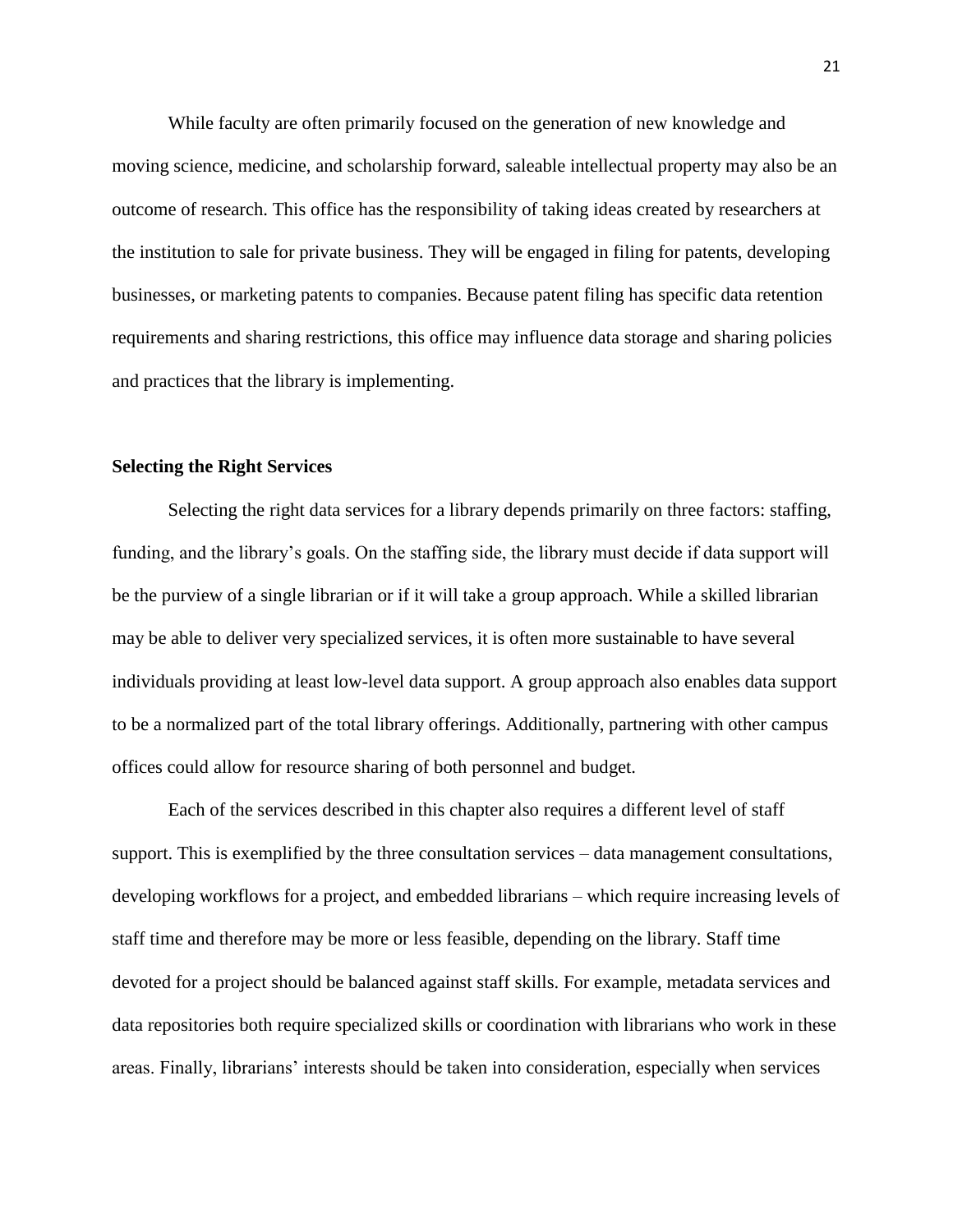are provided by a group. Leveraging individual librarians' existing interests is a great way to more quickly establish services in a new area.

The other consideration for staffing services is identifying personnel outside the library who can act as partners in support. As has been discussed, a wide range of potential campus partners may be able to assist libraries. While not critical for every potential service, working with campus stakeholders can make services stronger and more far-reaching. Wherever they exist, partnerships with other campus groups should be leveraged and new relationships cultivated to prove the best data support.

Staff time will be a major resource needed for new services, but additional funding is often necessary, to a greater or lesser degree depending on the service. For example, data purchase programs and providing a secure data room will require more money than advocating for data policy or providing training. The library may also need to dedicate resources to technical solutions, such as when building a data repository or providing DOIs. As several of the described services are not scalable for the whole campus, the library should consider the scale of the project as well as the tradeoff between staff time and money when deciding on offerings. At least one of the two resources will be required for any service.

The ultimate goal is to find the right service portfolio to meet the library's mission. For example, a library that is a strong advocate for openness may wish to support open data and a data repository, whereas a library that is more focused on information literacy might adopt a data management training curriculum. Reviewing the library's strategic plan and developing a coordinating strategic plan for data services will be of benefit.

#### **Conclusion**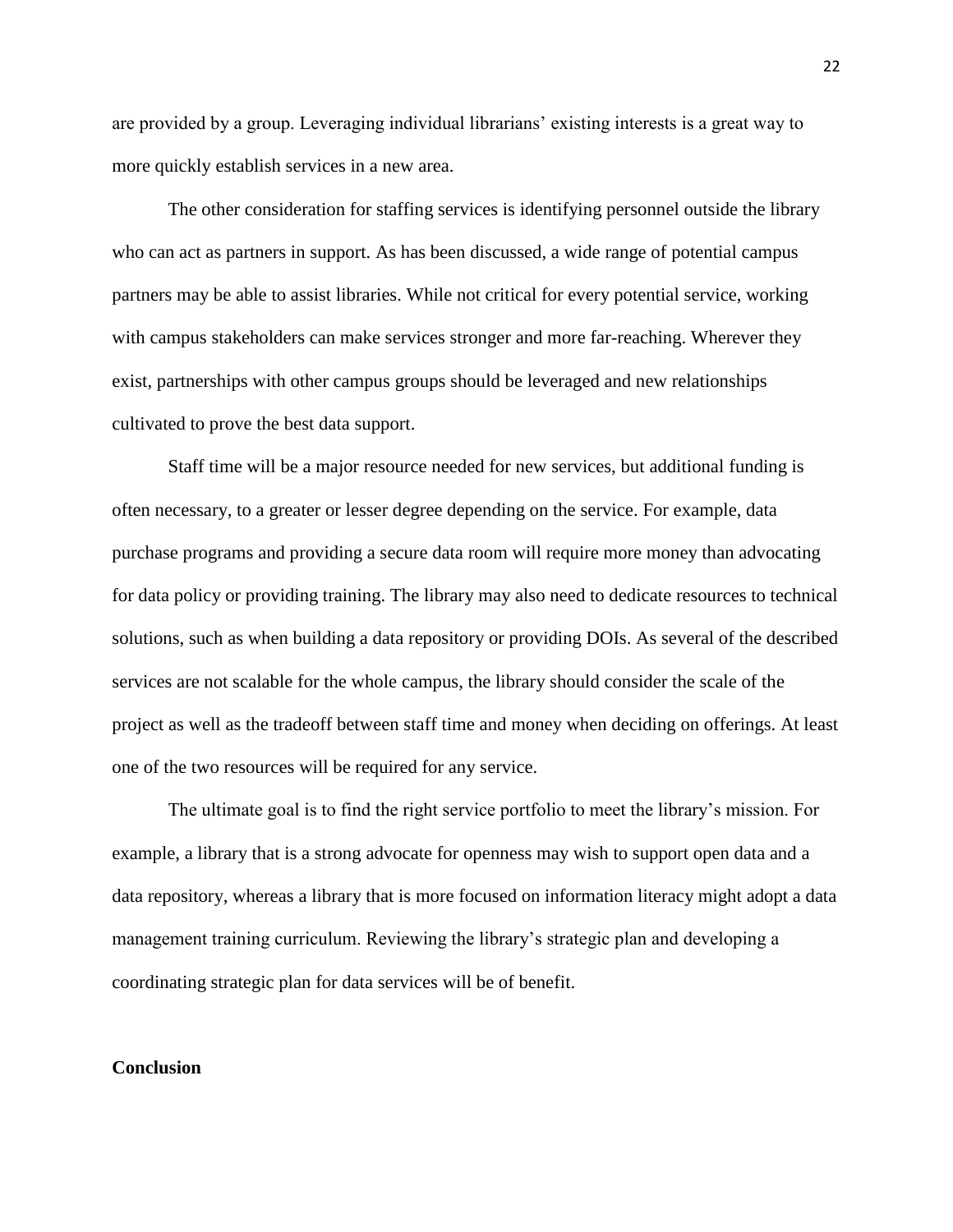Libraries have a considerable number of options for providing data support beyond consulting on data management plans. This chapter describes an array of possible services that different libraries are already offering. While it is rarely feasible to provide every service listed, libraries should take advantage of their staff skills, their goals, and existing partnerships on campus to provide a level of data support that is right for their campus. When in doubt, start small, examine local researcher data needs, and create a plan for how to grow data support over time.

# **Pearls**

- A wide variety of research data management services are needed beyond data management plans for grants.
- Services can be targeted at different audiences and rolled out over time or as staffing is available
- Funding for resources or staff will be necessary for successful service launch
- Collaborating with other campus partners will help with alerting researchers to the services available and prevent duplication of effort.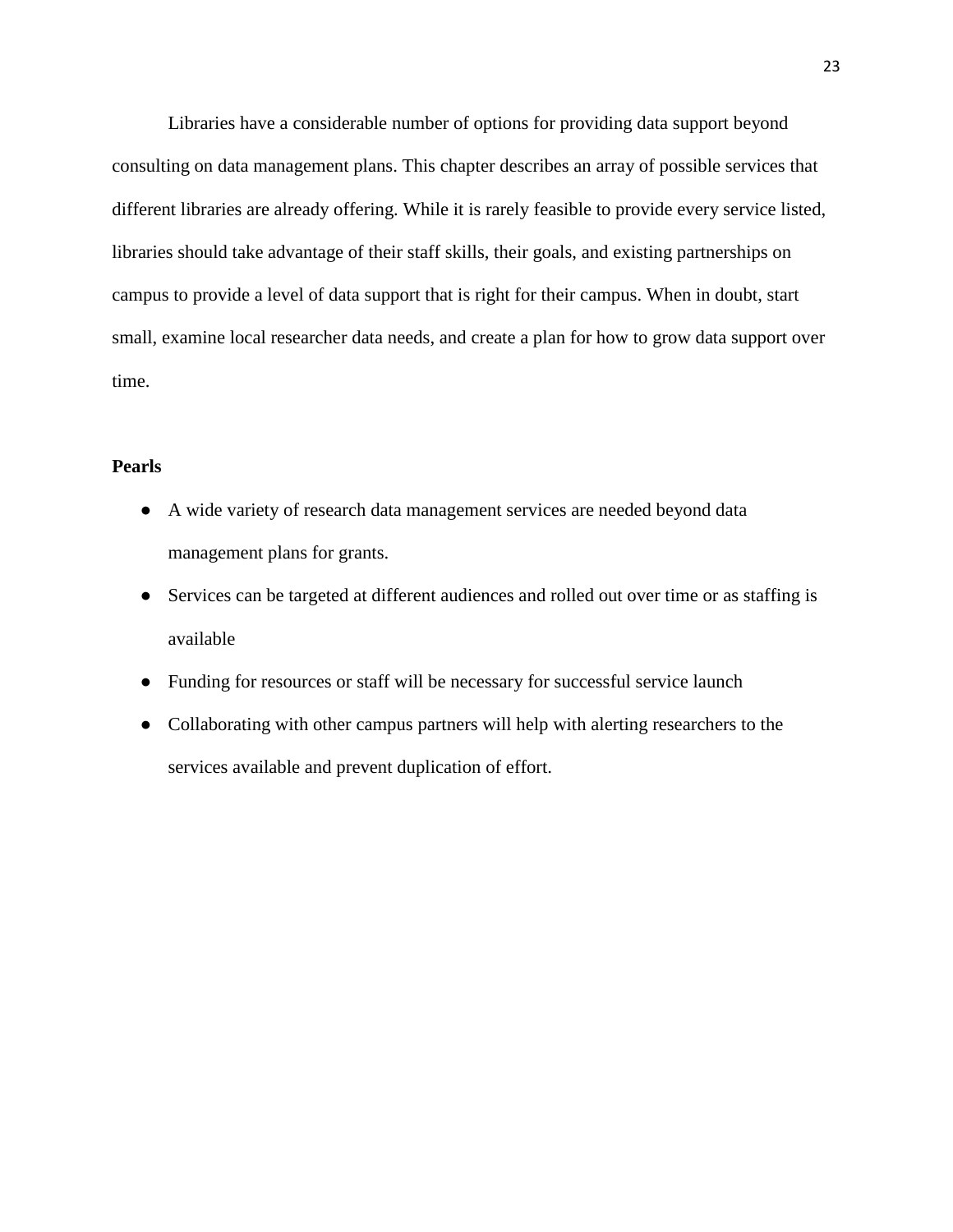# **Bibliography**

- Antell, K., J. B. Foote, J. Turner, and B. Shults. 2014. "Dealing with Data: Science Librarians' Participation in Data Management at Association of Research Libraries Institutions." *College & Research Libraries* 75 (4): 557–74. doi:10.5860/crl.75.4.557.
- Borgman, Christine. 2013. "Big Data and the Long Tail: Use and Reuse of Little Data." *Oxford eResearch Centre Seminar.*, March. http://works.bepress.com/borgman/269.
- Brandt, D. Scott. 2014. "Purdue University Research Repository: Collaborations in Data Management." In *Research Data Management: Practical Strategies for Information Professionals*, edited by Joyce M. Ray, 325–45. West Lafayette, Indiana: Purdue University Press.
- Briney, Kristin, Abigail Goben, and Lisa Zilinski. 2015. "Do You Have an Institutional Data Policy? A Reviw of the Current Landscape of Library Data Services and Institutional Data Policies." *Journal of Librarianship and Scholarly Communication*.
- Burwell, Sylvia, VanRoekel, Steven, Park, Todd, and Mancini, Dominic. 2013. "Memorandum for the Heads of Executive Departments and Agencies."

http://www.whitehouse.gov/sites/default/files/omb/memoranda/2013/m-13-13.pdf.

- Carlson, Jake. 2012. "Demystifying the Data Interview: Developing a Foundation for Reference Librarians to Talk with Researchers about Their Data." *Reference Services Review* 40 (1): 7–23.
- Carlson, Jake, and Lisa R. Johnston, eds. 2015. *Data Information Literacy: Librarians, Data and the Education of a New Generation of Researchers*. West Lafayette, Indiana: Purdue University Press.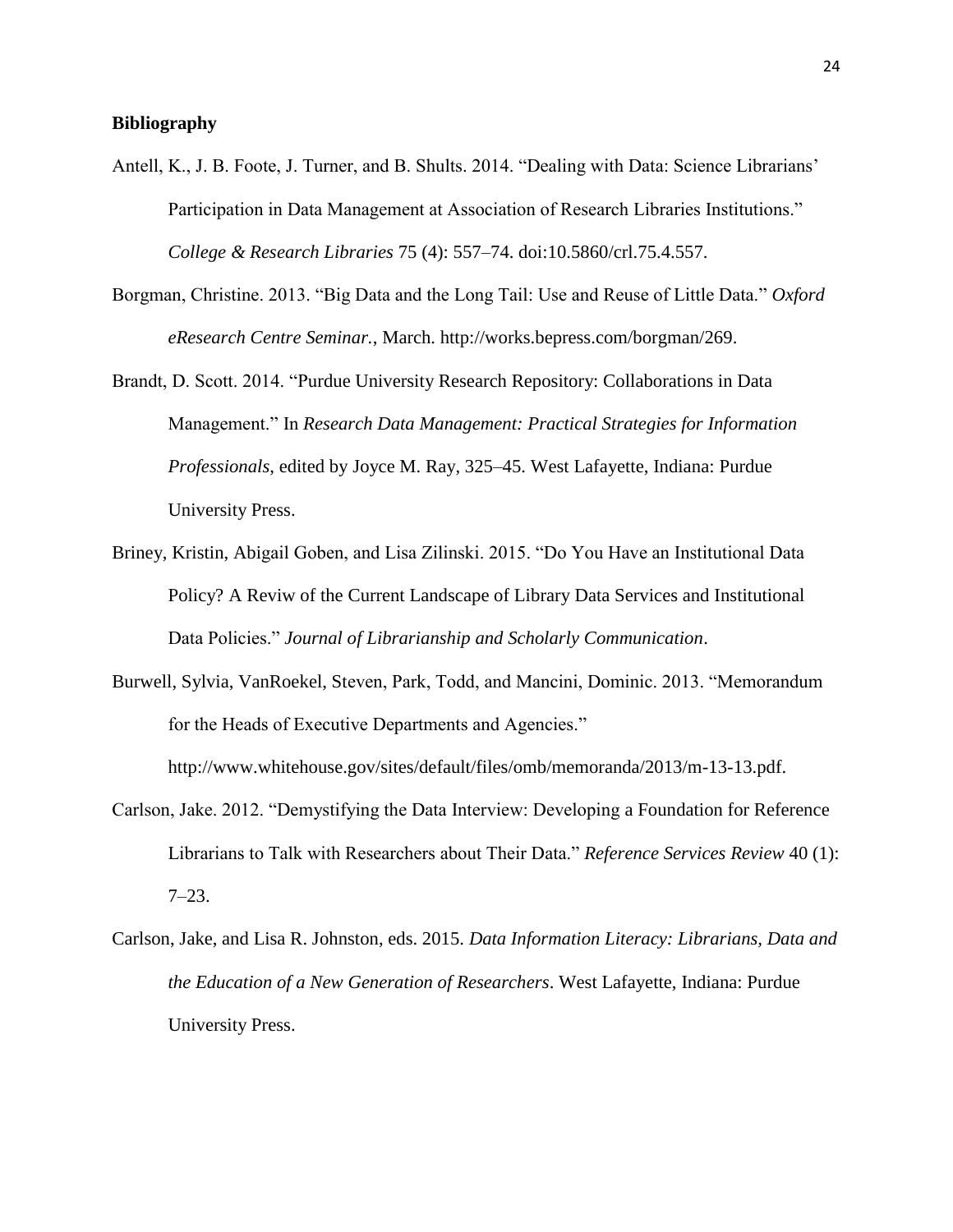"Data Purchase Program." 2015. Accessed June 1.

http://www.library.illinois.edu/sc/datagis/purchase/description2014.html.

- "DSSC Data Service | Columbia University Libraries." 2015. Accessed May 31. http://library.columbia.edu/locations/dssc/data/service.html.
- "Education Modules | DataONE." 2015. Accessed June 12. https://www.dataone.org/educationmodules.
- Erway, Ricky., and OCLC Research. 2013. *Starting the Conversation University-Wide Research Data Management Policy*. Dublin, Ohio: OCLC Research. http://www.oclc.org/content/dam/research/publications/library/2013/2013-08.pdf.

"EZID: EZID Home." 2015. Accessed June 16. [http://ezid.cdlib.org/.](http://ezid.cdlib.org/)

- Davidoff, Frank, and Valerie Florance. 2000. "The Informationist: A New Health Profession?" *Annals of Internal Medicine* 132 (12): 996–98.
- Griffin, Tina. 2015. "How Data Management Issues Manifest: Using Concept Mapping to Discover the Information Network in a Laboratory Environment." presented at the Research Data Access & Preservation Summit, Minneapolis, MN, April 23.
- "Guide to Social Science Data Preparation and Archiving: Introduction." 2015. Accessed June 1. http://www.icpsr.umich.edu/icpsrweb/content/deposit/guide/index.html.
- Guillette, Jeremy, and James Damon. 2014. "Data Scientist Training for Librarians: A Course and a Community | Library Connect." Newsletter. *Library Connect*. November 13. http://libraryconnect.elsevier.com/articles/2014-11/data-scientist-training-librarianscourse-and-community.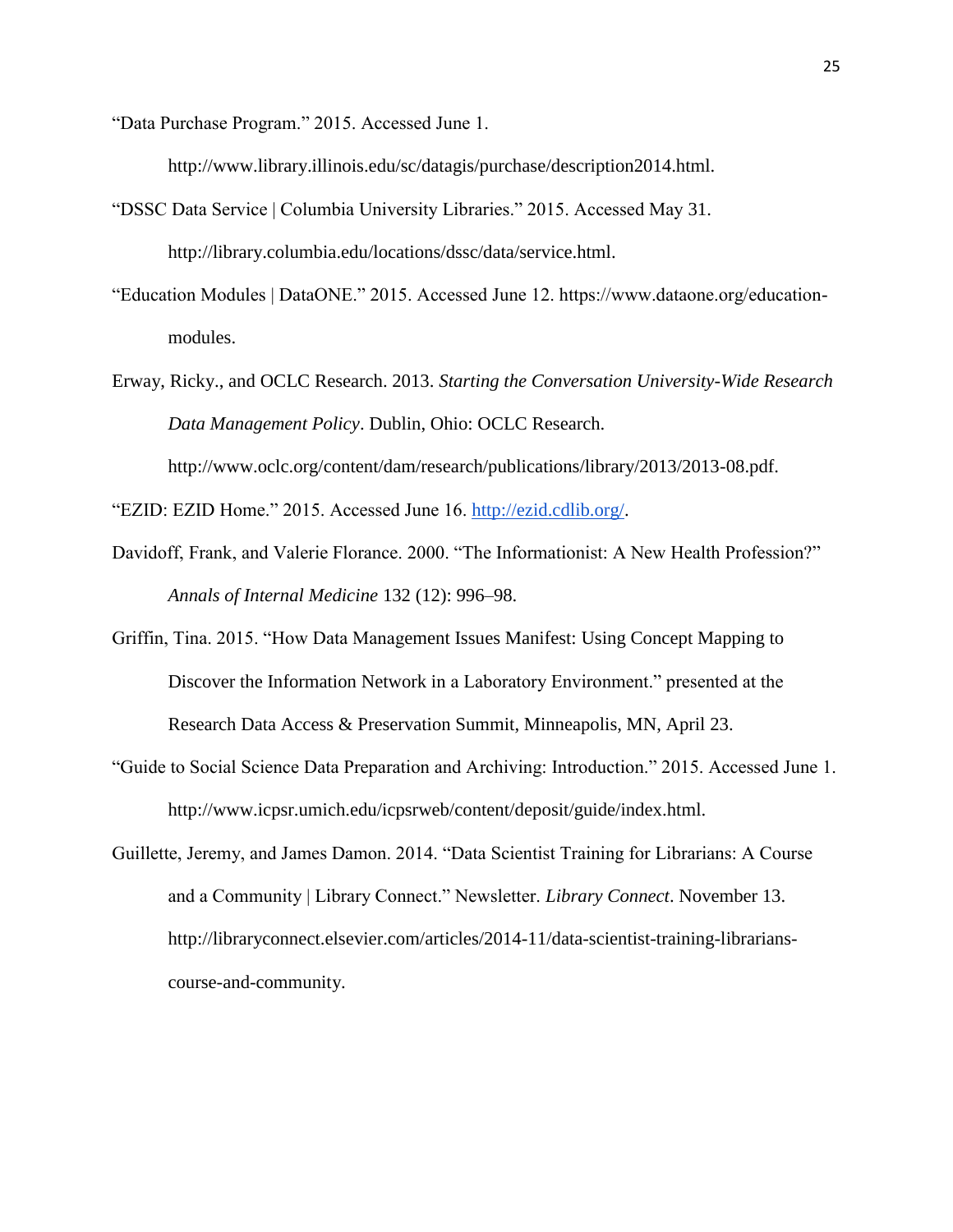- Henderson, Margaret E., and Teresa L. Knott. 2015. "Starting a Research Data Management Program Based in a University Library." *Medical Reference Services Quarterly* 34 (1): 47–59. doi:10.1080/02763869.2015.986783.
- Holdren, John P. 2013. "Memorandum for the Heads of Executive Departments and Agencies: Increasing Access to the Results of Federally Funded Scientific Research." *Office of Science and Technology Policy, Executive Office of the [US] President, The White House*, February.
	- http://www.whitehouse.gov/sites/default/files/microsites/ostp/ostp\_public\_access\_memo  $\_2013.pdf$ .

"Home | Center for Digital Scholarship." 2015. Accessed June 1. http://library.nd.edu/cds/.

- Jones, Sarah, Graham Pryor, and Angus Whyte. 2013. *How to Develop RDM Services - a Guide for HEIs*. Edinburgh: Digital Curation Centre. http://www.dcc.ac.uk/resources/howguides/how-develop-rdm-services.
- Leonard, Michelle, and Denise Beaubien Bennett. 2013. "Responsible Conduct of Research Training, SPEC Kit 336," ARL Digital Publications, September.

http://publications.arl.org/Responsible-Conduct-Research-Training-SPEC-Kit-336/.

"Metadata Services Group | Caltech Library." 2015. Accessed May 31.

https://library.caltech.edu/metadata/.

- "National Institutes of Health Plan for Increasing Access to Scientific Publications and Digital Scientific Data from NIH Funded Scientific Research." 2015, February. http://grants.nih.gov/grants/NIH-Public-Access-Plan.pdf.
- National Science Foundation. 2010. "Dissemination and Sharing of Research Results." *US NSF - About*. November 30. http://www.nsf.gov/bfa/dias/policy/dmp.jsp.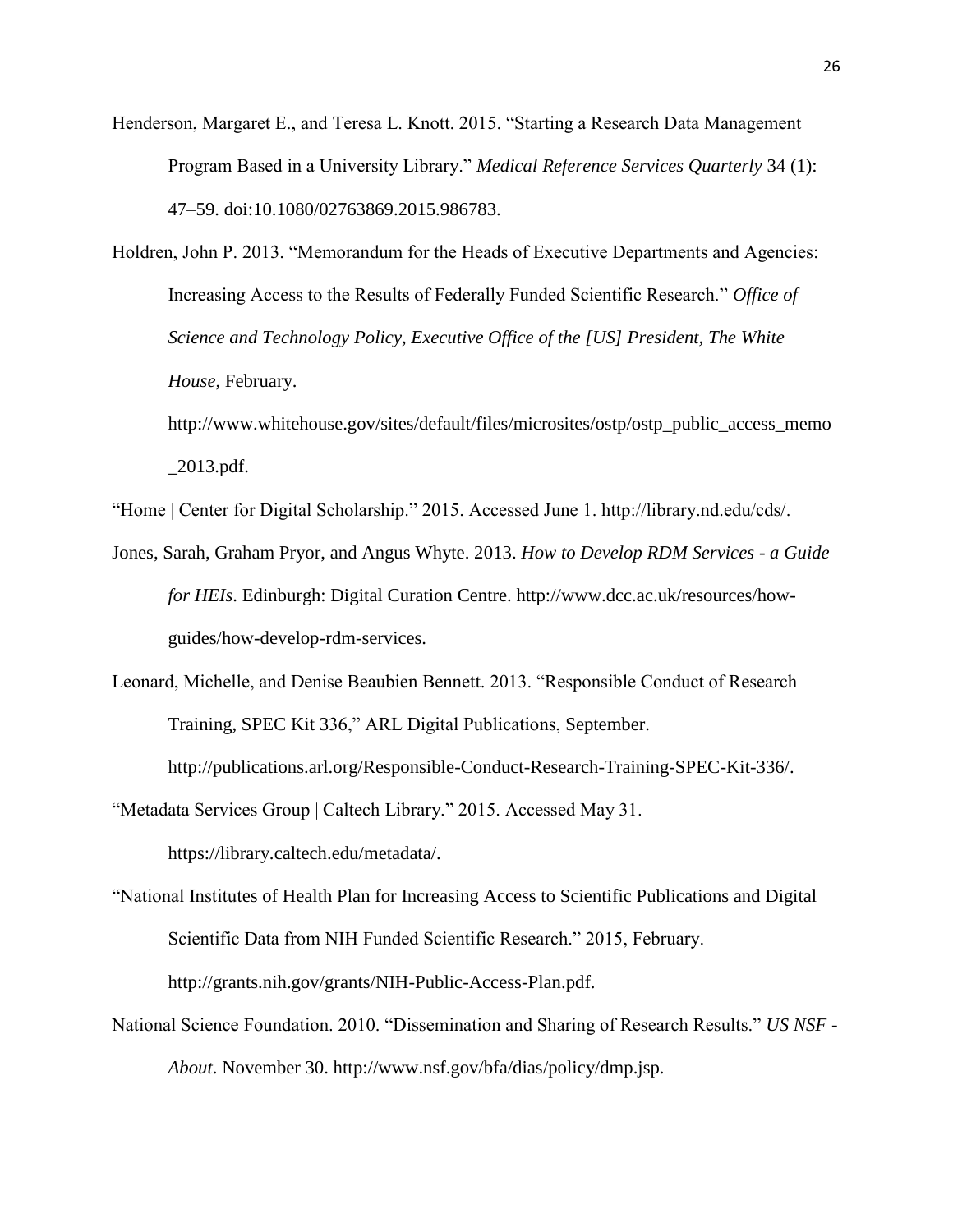"New England Collaborative Data Management Curriculum | Lamar Soutter Library - University of Massachusetts Medical School." 2015. Accessed May 31.

http://library.umassmed.edu/necdmc/index.

"NIH Data Sharing Information - Main Page." 2014. Accessed October 21.

http://grants.nih.gov/grants/policy/data\_sharing/.

- "NLM Administrative Supplements for Informationist Services in NIH-Funded Research Projects (Admin Supp)." 2015. Accessed May 31. http://www.nlm.nih.gov/ep/AdminSupp.html.
- "NLM Metadata Schema." 2015. Accessed May 31.

http://www.nlm.nih.gov/tsd/cataloging/metafilenew.html.

- "PSC Data Supercell". 2015. Accessed May 31. https://www.psc.edu/index.php/majorinitiatives/data-supercell.
- "PURR Home." 2015. Accessed May 31. https://purr.purdue.edu/.
- Raboin, Regina, Rebecca Reznik-Zellen, and Dorothea Salo. 2012. "Forging New Service Paths: Institutional Approaches to Providing Research Data Management Services." *Journal of eScience Librarianship*. doi:10.7191/jeslib.2012.1021.
- "re3data.org | Registry of Research Data Repositories." 2015. Accessed June 2. http://www.re3data.org/.
- Starr, Joan, and Angela Gastle. 2011. "isCitedBy: A Metadata Scheme for DataCite." *D-Lib Magazine* 17 (1/2). doi:10.1045/january2011-starr.
- Sutton, Shan, David Barber, and Amanda L. Whitmire. 2013. "Oregon State University Libraries and Press Strategic Agenda for Research Data Services." http://ir.library.oregonstate.edu/xmlui/handle/1957/38794.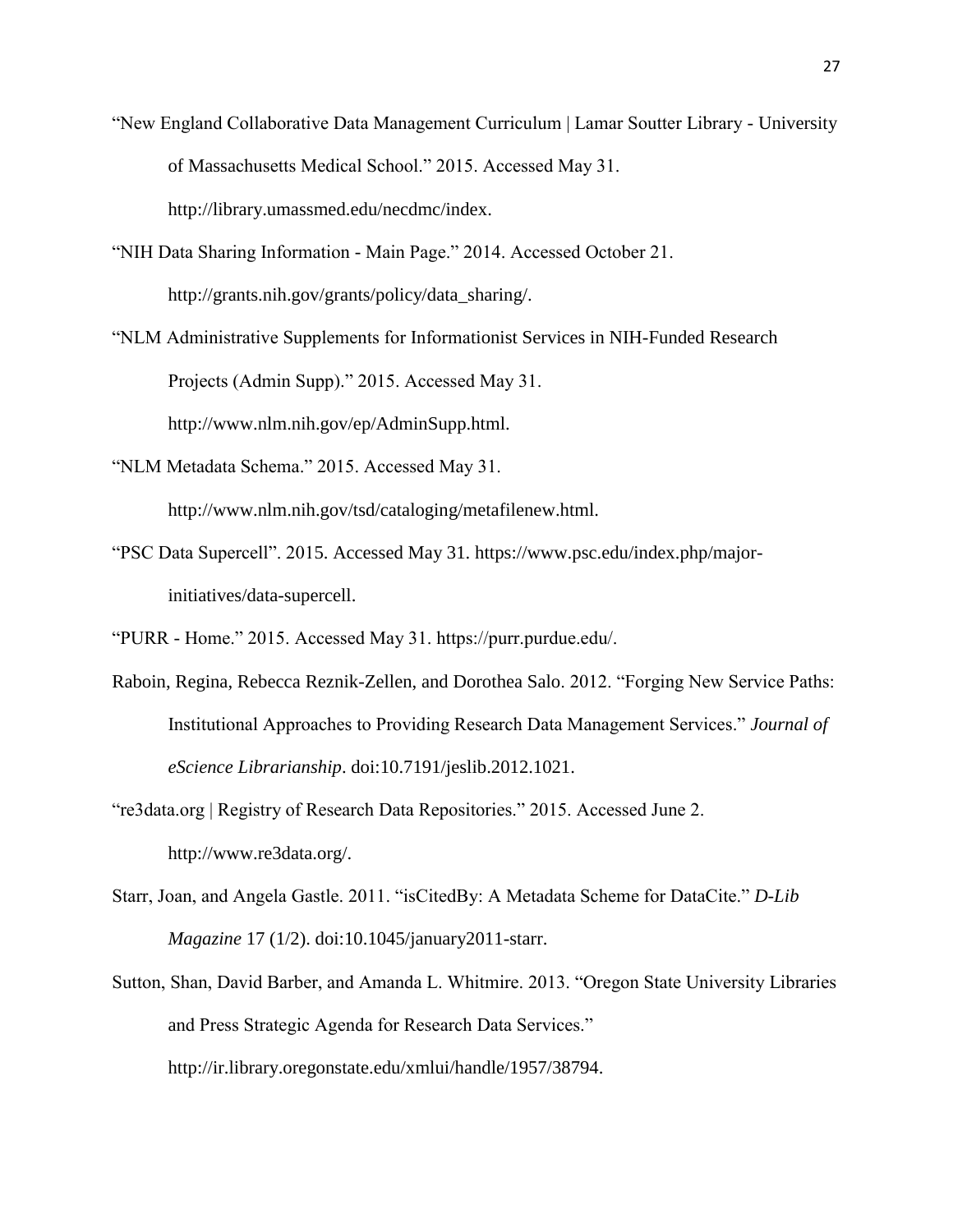Tenopir, Carol, Birch, Ben, and Suzie Allard. 2012. "Academic Libraries and Research Data Services." ACRL.

http://www.ala.org/acrl/sites/ala.org.acrl/files/content/publications/whitepapers/Tenopir\_ Birch\_Allard.pdf.

"The Brandaleone Lab for Data and Visualization Services | Duke University Libraries." 2015. Accessed June 1. http://library.duke.edu/data/about/lab.

University of Washington, Jennifer Muilenburg, Mahria Lebow, and Joanne Rich. 2014. "Lessons Learned From a Research Data Management Pilot Course at an Academic Library." *Journal of eScience Librarianship* 3 (1): 67–73. doi:10.7191/jeslib.2014.1058.

- Wallis, Jillian C., Elizabeth Rolando, and Christine L. Borgman. 2013. "If We Share Data, Will Anyone Use Them? Data Sharing and Reuse in the Long Tail of Science and Technology." Edited by Luís A. Nunes Amaral. *PLoS ONE* 8 (7): e67332. doi:10.1371/journal.pone.0067332.
- Westra, Brian. 2014. "Developing Data Management Services for Researchers at the University of Oregon." In *Research Data Management: Practical Strategies for Information Professionals*, edited by Joyce M. Ray, 375–91. West Lafayette, Indiana: Purdue University Press.
- Whitmire, Amanda, Kristin Briney, Amy Nurnberger, Margaret Henderson, Thea Atwood, Margaret Janz, Wendy Kozlowski, Sherry Lake, Micah Vandegrift, and Lisa Zilinski. 2015. "A Table Summarizing the Federal Public Access Policies Resulting from the US Office of Science and Technology Policy Memorandum of February 2013." http://figshare.com/articles/A\_table\_summarizing\_the\_Federal\_public\_access\_policies\_r